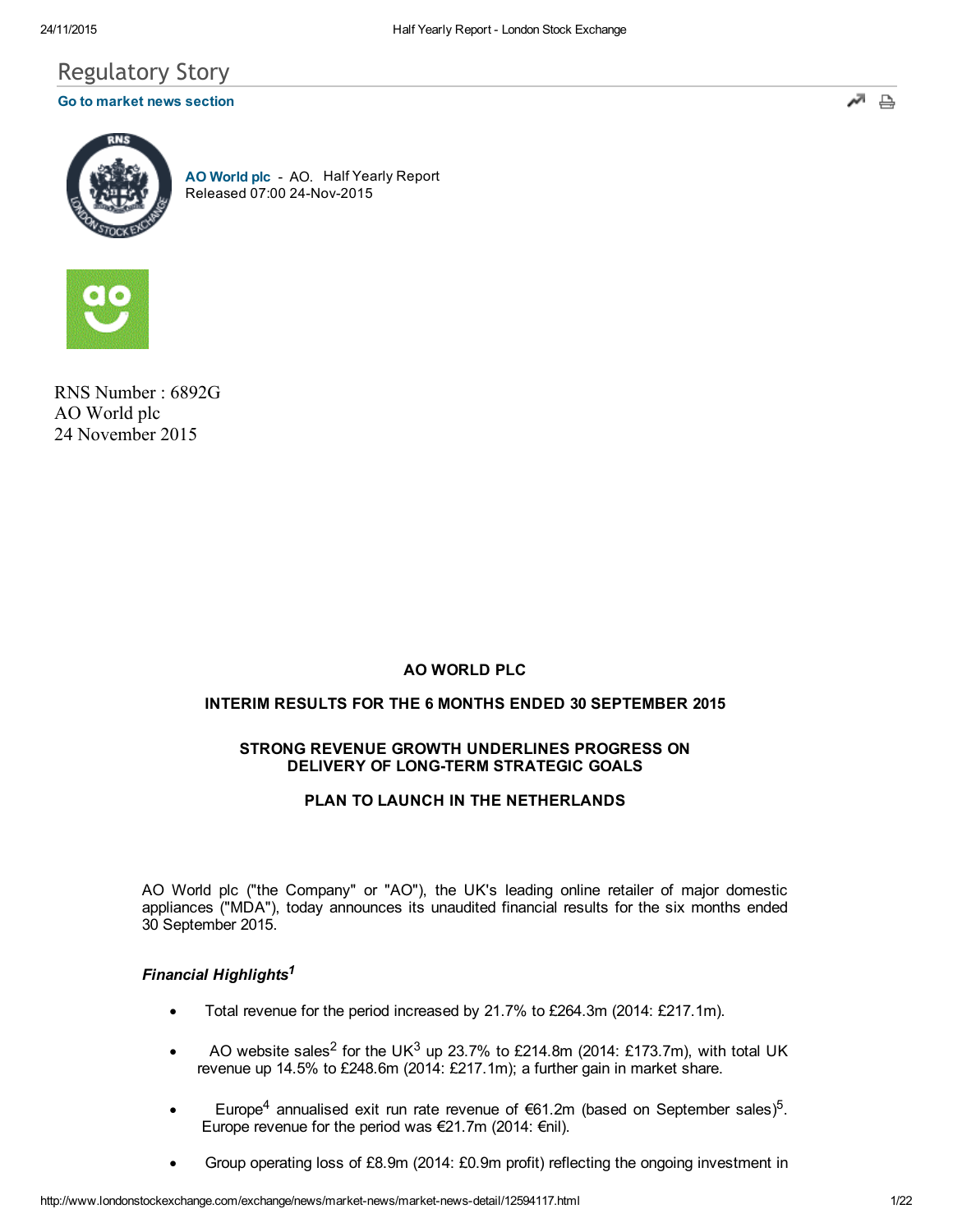German operations and start-up costs in further Europe territories of £0.9m (2014: £3.3m).

- UK adjusted EBITDA<sup>6</sup> of £5.1m (2014: £7.3m), with UK adjusted EBITDA margin<sup>7</sup> decreasing to 2.0% due to investment in marketing to increase brand awareness and investment in overheads to drive margin and ensure resilience across the business (2014: 3.4%).
- Europe adjusted EBITDA loss of £9.6m (2014: £nil) representing trading losses in our European territories from launch bringing Group adjusted EBITDA to a loss of £4.5m (2014: £7.3m profit).
- Group net funds position<sup>8</sup> as at 30 September 2015 was £29.6m (2014: £43.9m), with cash being £35.6m (2014: £50.1m).
- Loss per share of 1.58p (2014: earnings of 0.12p).

## *Operational Highlights*

- UK NPS<sup>9</sup> remains at its historically high level of over 80% with AO.de higher still reflecting continued high levels of customer satisfaction.
- UK repeat business metrics have continued to improve during the period, as has unprompted brand recognition, helping us grow the level of new and loyal customers we attract.
- Our UK business was awarded "Best Online Shop" by Which?
- We are pleased with the progress of our audio visual ("AV") and small domestic appliance ("SDA") categories in the UK.
- Overall UK number of completed orders<sup>10</sup> up 23.0% to 0.73m (2014: 0.60m).
- We look forward to opening our new regional office and distribution centre in Bergheim, Germany in 2016 which will provide approximately 35,000 square metres of warehouse space.
- We are pleased to announce we expect to commence trading in the Netherlands in Spring 2016.

### *Outlook*

- The second half has started well although we still have peak trading ahead of us, including Black Friday later this week. In the UK we are on track with our plans for the year as a whole.
- Our early success in Germany has given us the confidence to continue to invest heavily in marketing to drive revenue growth. Given this we expect to maintain at least the level of net P&L investment made in the first half of the year through the second half.
- Whilst we will incur some early set up costs for our operations in the Netherlands this financial year we do not expect a material impact to Group adjusted EBITDA.
- The business is on track with progress against its long term strategic goals.

### Commenting on these results, John Roberts, Chief Executive Officer said:

*"AO World has made good progress in the first half, continuing to deliver on our longterm strategy. We have continued our mission to redefine retailing in our chosen categories, and we are winning market share in all those categories. The AO branded UK retail business has increased revenue by 23.7%, showing a marked improvement in the second quarter of the year compared to the first. Our brand awareness has increased significantly following successful*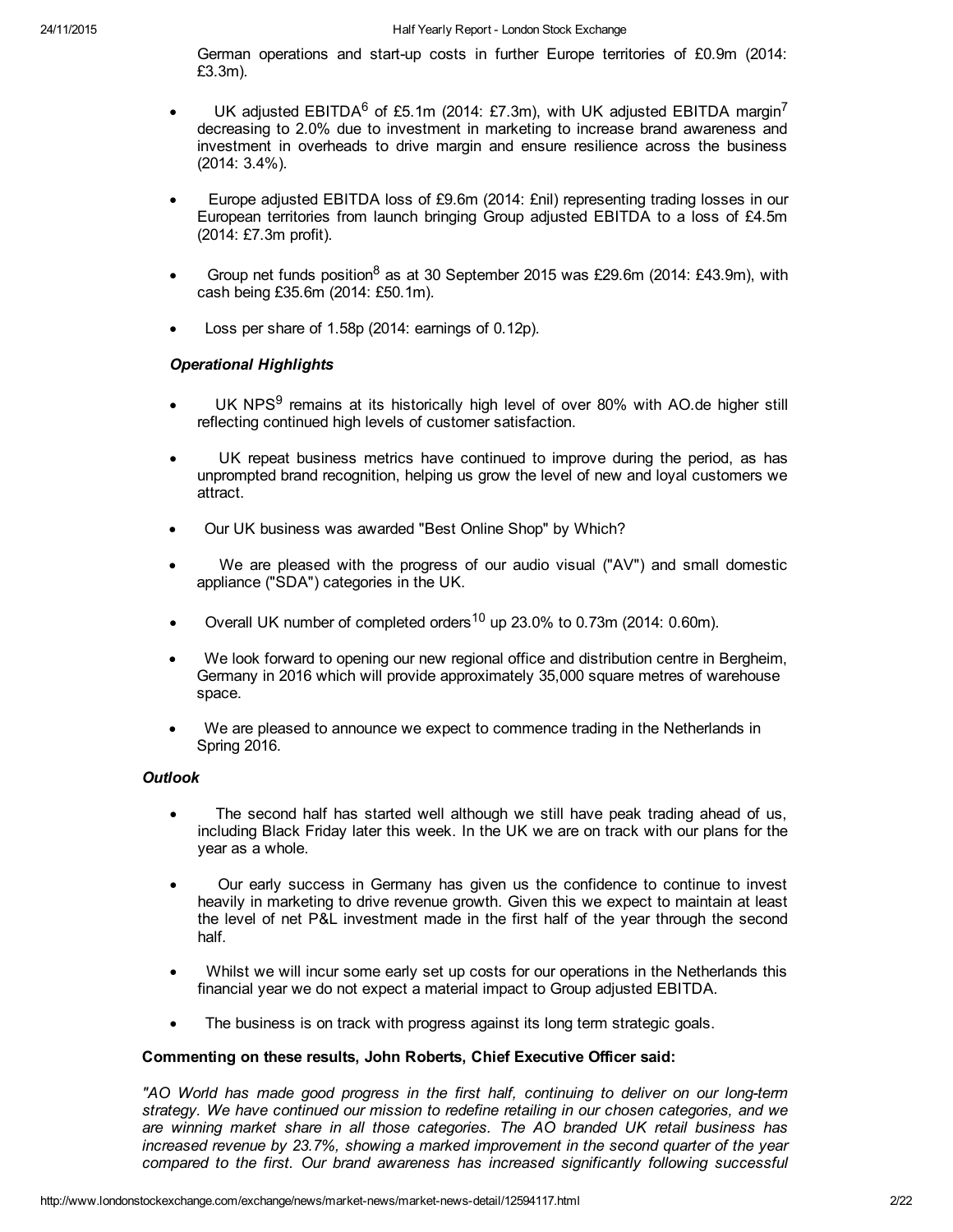*investment in marketing; bringing in new customers and helping us improve repeat business metrics. Our customer proposition remains strong our unbeatable prices, huge range and amazing service mean our customer satisfaction levels have remained exceptional and we will continue to focus on this.*

*In Germany, our first international market, we are continuing to build scale and remain confident that our business model and customer proposition are working as well on Mainland Europe as they have in the UK. Our confidence means that we are now ready to move into the Netherlands, helping to leverage our German asset, and we continue to review other adjacent markets.*

Looking ahead, it is clear that the momentum we built in the second quarter has set us up well *for the full year. We remain as confident as ever that the market dynamics are moving in our favour as a pureplay digital operator in a market where customers continue to move rapidly online and our excellent service will only accelerate this. Against that backdrop we are well placed* to deliver sustainable long-term growth."

### Webcast details

A results presentation hosted by John Roberts, Steve Caunce and Mark Higgins for analysts and investors will be held today, 24 November 2015 at 9:00am (GMT) at J.P. Morgan, 1 John Carpenter Street, London, EC4Y 0JP. Please register your attendance in advance with Tulchan Communications using the contact details below.

A webcast of the presentation will be available to watch live and later in the day at [www.AO.com/corporate](http://www.ao.com/corporate) where the results presentation can also be viewed.<sup>11</sup>

For further information, please contact:

AO World plc John Roberts Steve Caunce Mark Higgins

Tel: +44(0) 1204 672403 [ir@ao.com](mailto:ir@ao.com)

Tulchan Communications Susanna Voyle Michelle Clarke Annabel Clay

Tel: +44(0) 20 7353 4200 [ao@tulchangroup.com](mailto:ao@tulchangroup.com)

\_\_\_\_\_\_\_\_\_\_\_\_\_\_\_\_\_\_\_\_\_\_\_\_\_\_\_\_\_\_

<sup>1</sup> The highlights are for the <sup>6</sup> months ended <sup>30</sup> September <sup>2015</sup> and the comparative <sup>2014</sup> period. Certain financial data have been rounded. As a result of this rounding, the totals of data presented in this document may vary slightly from the actual arithmetic totals of such data.

 $2$  This includes AO.com and the UK AO-branded eBay shop.

 $3$  UK is defined by the Group as entities operating within the United Kingdom. (It excludes AO Deutschland Limited which is a company registered in England but operates in Germany and therefore is included in the Europe segment).

 $^4$  Europe is defined by the Group as entities operating within the European Union but excluding the UK (which for the period under review is Germany but figures also include exploratory costs in other European territories).

<sup>5</sup> Based on €5.1m sales for September 2015.

 $6$  Adiusted EBITDA is defined by the Group as profit/loss before tax, depreciation, amortisation, net finance costs, "adjustments" and exceptional items. Adjustments is defined by the Group as set-up costs relating to overseas expansion and share-based payment charges attributable to the LTIP IPO award which the board considers one-off in nature.

 $7$  Adjusted EBITDA margin is defined by the Group as adjusted EBITDA divided by revenue.

 $8$  Net funds are defined by the Group as cash as per the consolidated statement of financial position less borrowings.

 $9$  NPS is defined by the Group as net promoter score which is an industry measure of customer loyalty and satisfaction.

 $10$  Total number of orders taken to completion in connection with AO website sales and third-party website sales.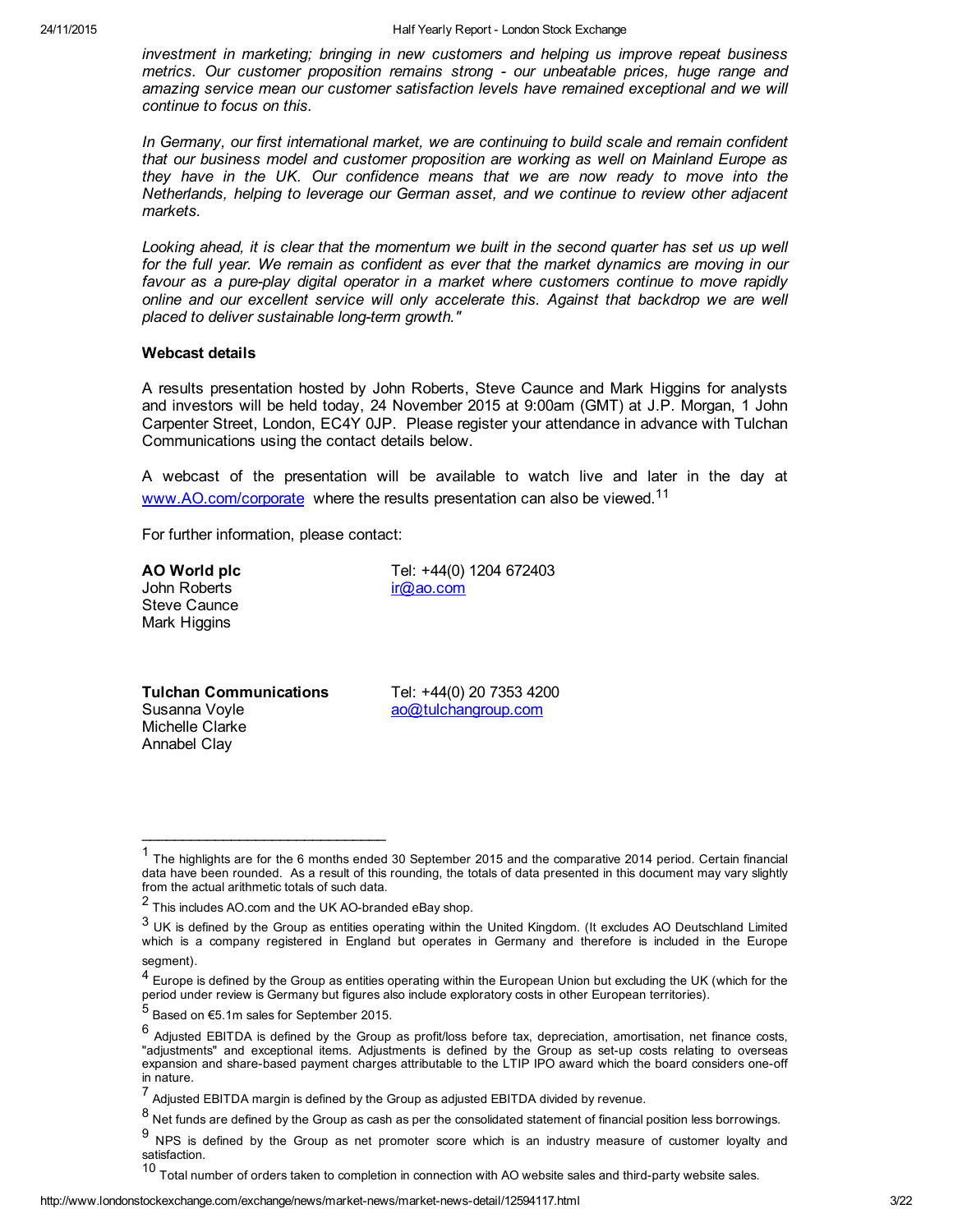<sup>11</sup>The content of the AO.com website should not be considered to form a part of or be incorporated into this announcement.

### Cautionary statement

This Interim Management Report (IMR) has been prepared solely to provide additional information to shareholders to assess the Group's strategies and the potential for those strategies to succeed. The IMR should not be relied upon by any other party or for any other purpose. Nothing in this document should be construed as a profit forecast or an invitation to deal in the securities of the Company.

This IMR contains certain forward-looking statements. These statements are made in good faith and are based on current expectations or beliefs, as well as assumptions about future events. By their nature, future events and circumstances can cause results and developments to differ materially from those anticipated. Except as is required by the Listing Rules, Disclosure and Transparency Rules and applicable laws, no undertaking is given to update the forward-looking statements contained in this document, whether as a result of new information, future events or otherwise. Such statements should be treated with caution due to the inherent uncertainties, including both economic and business risk factors, underlying in such statements.

This IMR has been prepared for the Group as a whole and therefore gives greater emphasis to those matters which are significant to AO World plc and its subsidiary undertakings when viewed as a whole.

## PERFORMANCE AT A GLANCE

## Summary Results<sup>1</sup>

| 6 months ended<br>(Em)                                                | 30 September 2015 |                          |         |       | 30 September 2014        |       | Change      |          |             |
|-----------------------------------------------------------------------|-------------------|--------------------------|---------|-------|--------------------------|-------|-------------|----------|-------------|
|                                                                       | UK                | Europe <sup>2</sup>      | Total   | UK    | Europe                   | Total | UK          | Europe   | Total       |
| <b>Income Statement</b>                                               |                   |                          |         |       |                          |       |             |          |             |
| AO website sales<br>Third-party                                       | 214.8             | 15.6                     | 230.5   | 173.7 | $\overline{\phantom{a}}$ | 173.7 | 23.7%       | n/a      | 32.7%       |
| website sales<br>Third-party                                          | 26.3              | $\overline{\phantom{a}}$ | 26.3    | 34.1  |                          | 34.1  | $-22.9%$    | n/a      | $-22.9%$    |
| logistics services                                                    | 7.5               | $\overline{\phantom{a}}$ | 7.5     | 9.3   |                          | 9.3   | $-18.8%$    | n/a      | $-18.8%$    |
| Revenue                                                               | 248.6             | 15.6                     | 264.3   | 217.1 |                          | 217.1 | 14.5%       | n/a      | 21.7%       |
| Adjusted EBITDA <sup>3</sup>                                          | 5.1               | (9.6)                    | (4.5)   | 7.3   |                          | 7.3   | $-31.1%$    | n/a      | n/a         |
| <b>Adjusted EBITDA</b><br>margin <sup>4</sup>                         | 2.0%              | $-61.4%$                 | $-1.7%$ | 3.4%  |                          | 3.4%  | $-1.3$ ppts | n/a      | $-5.1$ ppts |
| Adjusted operating<br>profit/(loss) <sup>5</sup>                      | 3.1               | (9.8)                    | (6.8)   | 5.5   |                          | 5.5   | $-44.7%$    | n/a      | n/a         |
| Adjustments <sup>6</sup><br>Europe set-up<br>$costs^7$<br>Share-based | (0.5)             | (0.3)                    | (0.9)   | (0.9) | (2.4)                    | (3.3) | $-44.1%$    | $-85.7%$ | $-74.4%$    |
| <u>payment charge <math>^8</math></u>                                 | (1.2)             |                          | (1.2)   | (1.3) |                          | (1.3) | $-3.5%$     | n/a      | $-3.5%$     |
| Operating<br>profit/(loss)                                            | 1.3               | (10.2)                   | (8.9)   | 3.3   | (2.4)                    | 0.9   | $-60.4%$    | 318.3%   | n/a         |
| (Loss)/earnings<br>per share                                          |                   |                          |         |       |                          |       |             |          |             |
| Basic (loss)/earnings<br>per share                                    |                   |                          | (1.58p) |       |                          | 0.12p |             |          | n/a         |
| <b>Cash flow</b>                                                      |                   |                          |         |       |                          |       |             |          |             |

Cash (absorbed)/

generated from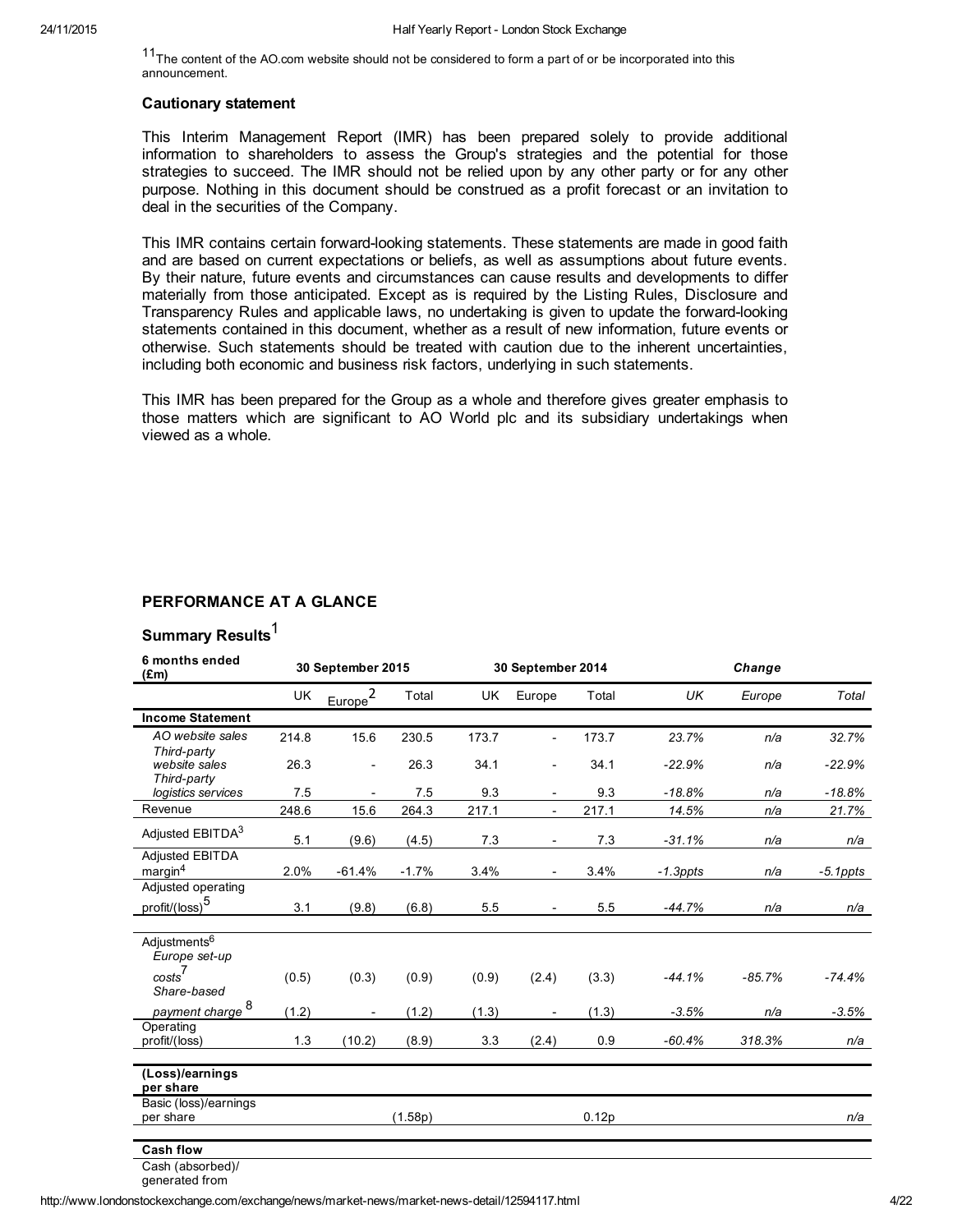| operating activities                                                              | (7.4) | 2.6   | (4.7) | 1.4  | 2.1   | 3.4  | n/a      | 26.3%  | n/a      |
|-----------------------------------------------------------------------------------|-------|-------|-------|------|-------|------|----------|--------|----------|
| Cash generated/<br>(absorbed) from<br>operating activities<br>before intercompany |       |       |       |      |       |      |          |        |          |
| fundina <sup>9</sup>                                                              | 3.9   | (9.4) | (5.5) | 5.5  | (2.0) | 3.5  | $-28.2%$ | 371.1% | n/a      |
| Period end net<br>funds/(debt)                                                    |       |       |       |      |       |      |          |        |          |
| position <sup>10</sup>                                                            | 29.7  | (0.1) | 29.6  | 42.6 | 1.3   | 43.9 | $-30.3%$ | n/a    | $-32.5%$ |

 $^6$  Adjustments is defined by the Group as set-up costs relating to overseas expansion and share-based payment charges attributable to the LTIP IPO award which the board considers one-off in nature.

 $^{9}$ This eliminates the intercompany funding provided by the UK to Europe.

\_\_\_\_\_\_\_\_\_\_\_\_\_\_\_\_\_\_\_\_\_\_\_\_\_\_\_\_\_\_\_

 $10$  Net funds are defined as cash as per the consolidated statement of financial position less borrowings.

## GROUP RESULTS

We have made good progress with our strategic objectives over the reporting period. As we set out in June in our final results announcement, building our brand awareness and maintaining our amazing customer service are key to our long-term success. Accordingly we have made a significant investment in the AO brand and proposition over the reporting period, both in the UK and in Germany.

Revenue continues to grow significantly with overall Group revenue being up 21.7% year on year reaching £264.3m (2014: £217.1m). AO website sales contributed £230.5m to the Group revenue figure, an increase of over 32% year on year (2014: £173.7m). Revenue from third party website sales and third party logistics sales continued to fall (at 22.9% and 18.8% year on year respectively) as the AO brand gains eroded the market share of some of our partners and we absorbed the loss of a logistics contract, as previously reported. The "exit" annualised run rate of sales from our AO websites in Germany (based on €5.1m of sales in the month of September 2015) is encouraging at €61.2m, with sales for the first 6 months of the year of €21.7m.

Overall AO branded website sales (which include AO.com, AO.de and AO branded eBay shops) now account for 87.2% of total Group revenue (2014: 80.0%).

UK adjusted EBITDA<sup>1</sup> has decreased to £5.1m for the first 6 months of the year (2014: £7.3m), with the reduction primarily due to increased marketing spend and inefficiencies in our logistics and call centre operations through the early part of the year when sales volumes were less than expected but which have now improved and are well placed for future growth. Our increased marketing spend has helped secure revenue growth but has naturally had a cost impact which we see as a long-term investment in the brand as we should benefit from repeat purchases from these new customers in the future.

Our Europe segment continues in its start-up phase, with investments being made for the future

 $1$  Certain financial data have been rounded. As a result of this rounding, the totals of data presented in this document may vary slightly from the actual arithmetic totals of such data.

<sup>&</sup>lt;sup>2</sup> Europe is defined by the Group as entities operating within the United Kingdom but excluding the UK (which for the period under review is Germany but figures also include exploratory costs in other European territories).

<sup>&</sup>lt;sup>3</sup>Adiusted EBITDA is defined by the Group as profit/loss before tax, depreciation, amortisation, net finance costs, adjustments and exceptional items.

<sup>&</sup>lt;sup>4</sup> Adiusted EBITDA margin is defined by the Group as adjusted EBITDA divided by revenue.

<sup>5</sup> Adjusted operating profit is defined by the Group as profit/loss before tax, net finance costs, adjustments and exceptional items but after depreciation and amortisation.

 $7$  Relates to Europe set-up costs incurred by Group entities in the UK and Europe.

 $8$  Share-based payment charges attributable to the LTIP IPO award which the board considers one-off in nature.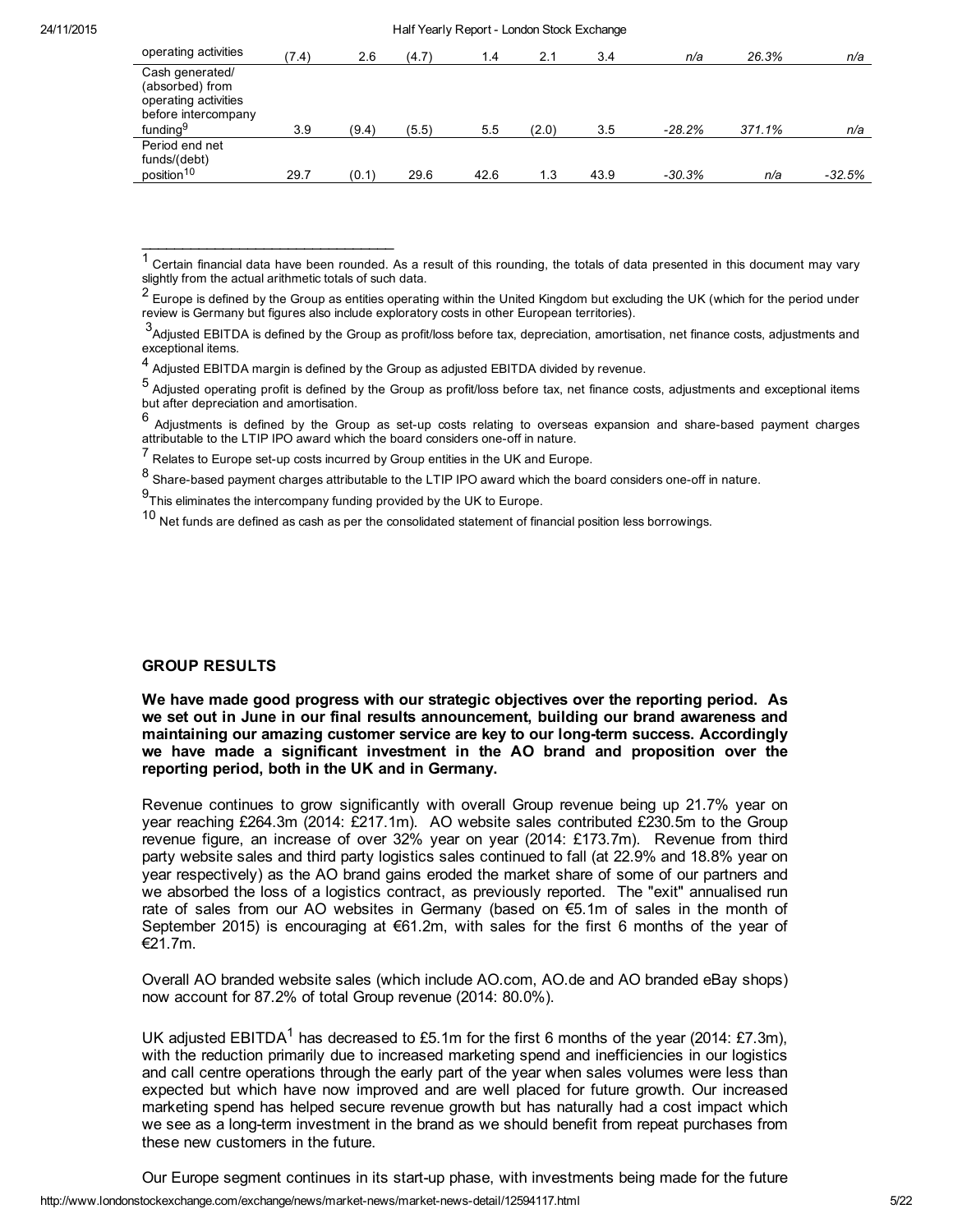as the German operation builds scale and we absorb preparatory costs for new territories. Europe adjusted EBITDA loss for the period was £9.6m and overall Europe operating loss was £10.2m.

Overall the Group absorbed a cash outflow from operating activities of £4.7m (2014: £3.4m inflow) in line with the EBITDA loss during the period. We anticipate that the Group has sufficient cash to fund the continued growth of the existing businesses.

1 Adjusted EBITDA is defined by the Group as profit/loss before tax, depreciation, amortisation, net finance costs, adjustments and exceptional items. Adjustments is defined by the Group as set-up costs relating to overseas expansion and share-based payment charges attributable to the LTIP IPO award which the board considers one-off in nature.

#### *Strategy*

We continue to work towards our vision to become the best electrical retailer in Europe and are making great progress on this journey. We continue to deliver a market leading proposition in our chosen categories and territories and, by being exceptional in the moments that matter, we continue to delight our customers. Our market share continues to grow in both the UK and Germany as we disrupt the existing models and demonstrate that AO is a better way to buy.

Our progress in Germany has given us the confidence in our ability to replicate our business model overseas and we have taken some important learnings from the Germany launch which will help us plan for further expansion. We are announcing today that the Netherlands will be our next territory and expect to bring the amazing AO experience to the Dutch consumer in Spring 2016.

The Netherlands represents a significant opportunity with an MDA market of c.  $\epsilon$ 1.4bn pa, with SDA and AV being €0.8bn and €1.0bn respectively (2014 Euromonitor data). We anticipate being based in Utrecht which will facilitate a small call centre and outbase but stockholding and warehouse management, together with the ecommerce function, will be run from our regional office in Bergheim, once established. The additional product volumes from the Netherlands will increase volumes processed by the German business, helping it leverage the fixed assets and resources in that business, driving it faster towards break even.

We will continue to assess existing UK categories for suitability to introduce to our European territories, and to assess new categories for introduction to the UK business, in line with our vision.

#### BUSINESS REVIEW

#### Operational Review

#### *UK Retail and Operations*

We have made significant progress with our UK retail operation as we strive to offer a better way to buy electricals and become the destination brand in the category. We have invested in the AO.com customer journey and experience and over the reporting period we have introduced a number of initiatives on AO.com, including a track your order function and "My Account". We have also invested in content and have started to increase our 3D animation product reviews which really bring our products to life and simplify what are often complex technologies. Our aim is to become the destination for information; helping the customer decide what they need and also offering suppliers an innovative platform to display and differentiate their technologies; all of which is underpinned by a market leading delivery service.

We have added two further outbases to our UK logistics infrastructure over the reporting period, one in Basildon, Essex and the other in Heywood, North Manchester. These will help ensure resilience in our delivery infrastructure and maintain product availability for customers when they want it. The logistics operation has continued to experience a shortage of 7.5t drivers during the period which means we now run a number of different fleets which are less efficient. We have also brought all premium installations in-house. We have continued to prioritise customer satisfaction through these changes and our deliver to promise rates have not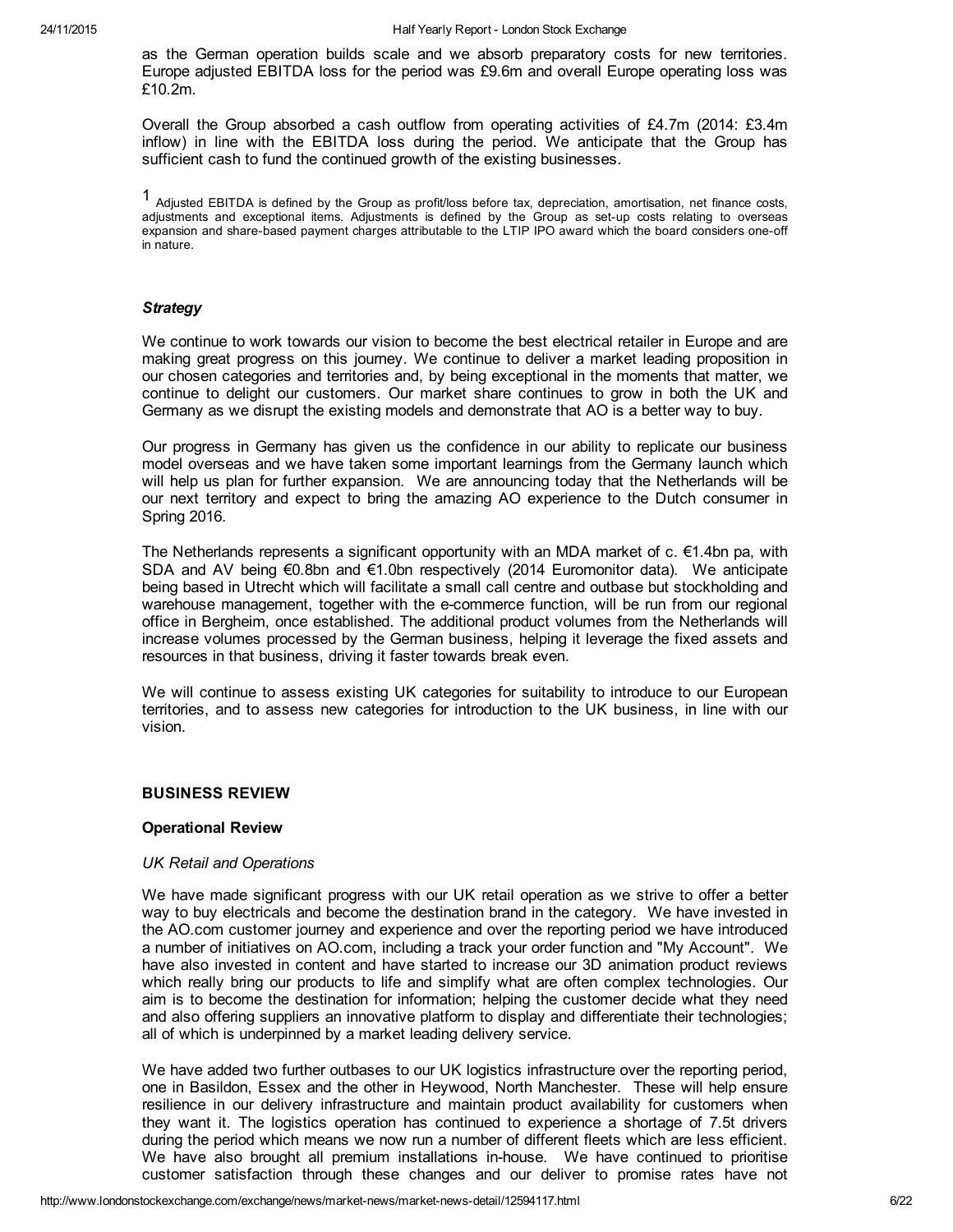suffered. Over the reporting period our Net Promoter Score (an industry measure of customer loyalty and satisfaction) has remained at an exceptionally high level of over 80 and repeat purchase metrics continue to improve. We are also very much encouraged by the growth in the volume of new customers and look forward to the repeat business these customers will bring.

Shortly after the period end, we were given the Which? Award for "Best Online Shop", which demonstrates our excellent customer satisfaction levels. We have also partnered with Collect+ to give our customer base even more flexibility with deliver options, particularly for SDAs and certain AV products, with the ability to collect their products from over 5000 locations.

We have recently made an investment in our existing product recycling partner, The Recycling Group Limited, and taken a majority equity stake. This investment secures a WEEE (Waste Electrical & Electronic Equipment) processing facility for the Group. In the long-term this will allow us to benefit from efficiencies in product recycling costs.

### *Europe Retail and Operations*

Our operational progress in Germany continues. The business is now just a little over a year old and whilst we are continuing to learn, we are progressing materially as expected. As we are doing in the UK, we are investing in better content and web architecture to deliver the best customer journey, tailored to the German consumer. We continue to evolve the range and proposition and since the period end have commenced selling the AO Schutz+ protection policy on AO.de. Product margin is currently the biggest challenge in the German business, however, we have plans in place to improve this and progress has been made.

Towards the end of June we entered into an agreement for lease for our European regional office and distribution centre. The site is owned by ProLogis (the landlord of our facility at Crewe) who are developing a 35,000 square metre warehouse space and office in Bergheim. This will combine our existing distribution centre in Bedburg and office in Heppendorf, bringing together the logistics and retail operations, which we expect to be able to service additional territories outside of Germany. We have also established a further outbase on the outskirts of Frankfurt and expect to increase infrastructure in line with growth in sales volumes to optimise availability for our customers and to ensure that service levels are maintained.

#### *Culture and Brand*

As we set out in June, building our brand awareness will be a key part of us reaching our ultimate destination.

Intrinsic to the brand is our culture and as explained in our last annual report our values define our culture and our people: Bold, Smart, Driven, Caring and Fun. Everyday our colleagues live these values, in their work, amongst each other and importantly in their interactions with customers. We are really pleased as to how our culture has been exported and successfully translated into our operations in Germany.

Over the reporting period we have invested heavily in TV Advertising and PR & Content Marketing. The customer led advertisements inviting others to "join a million happy customers" have resonated well in both the UK and Germany. Brand awareness metrics (including spontaneous awareness, prompted awareness and spontaneous purchase intent) are all increasing and we expect this to continue, following the appointment of Karmarama, a media agency, who we appointed in June to assist us with our multi-media marketing and content strategy.

We are encouraged by the momentum in the business as we enter our peak trading period and have never been more excited about our future prospects.

#### FINANCIAL REVIEW

#### *Revenue*

For the 6 months ended 30 September 2015, Group revenue increased by 21.7% to £264.3m (2014: £217.1m). As previously announced growth in our first quarter was less than our usual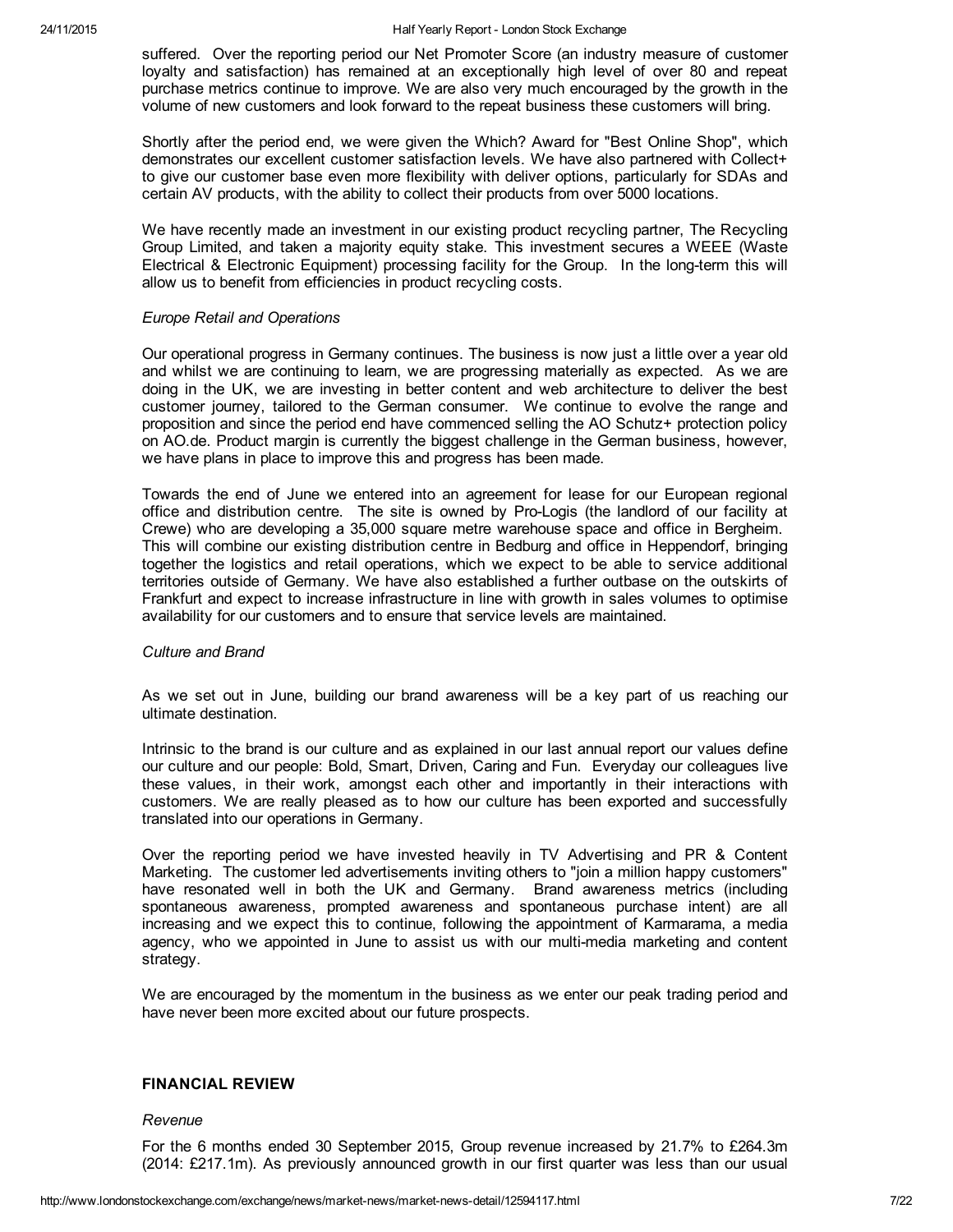## run rate, but increased in the second quarter as we expected.

Growth achieved during the period was generated by AO website sales which experienced an increase of 32.7% to £230.5m (2014: £173.7m). This was driven by the continued migration of consumers to the online channel as our commitment to exceptional levels of customer service continues to stimulate repeat business and attract new customers. Sales from our German website, AO.de, contributed £15.6m to our revenue. AO website sales (which includes AO.com, AO.de and AO branded eBay shops) now account for 87.2% of total Group revenue (2014: 80.0%).

| 6 months ended (£m)            |       | 30 September 2015        |       |       | 30 September 2014 | Change    |          |
|--------------------------------|-------|--------------------------|-------|-------|-------------------|-----------|----------|
|                                | UK    | Europe                   | Total | UK    | Total             | UK        | Total    |
| AO website sales               | 214.8 | 15.6                     | 230.5 | 173.7 | 173.7             | 23.7%     | 32.7%    |
| Third-party website sales      | 26.3  | $\overline{\phantom{a}}$ | 26.3  | 34.1  | 34.1              | $-22.9%$  | $-22.9%$ |
| Third-party logistics services | 7.5   | $\blacksquare$           | 7.5   | 9.3   | 9.3               | $-18.8\%$ | $-18.8%$ |
| Revenue                        | 248.6 | 15.6                     | 264.3 | 217.1 | 217.1             | 14.5%     | 21.7%    |

During the reporting period, the total number of completed orders from UK AO website sales and third-party website sales increased by  $23.0\%$  to 0.73m (2014: 0.60m).

Sales from third-party websites in the UK reduced to  $£26.3m$  (2014:  $£34.1m$ ) as our focus remains on AO.com which is inevitably moving sales away from these websites. We experienced a decrease in revenue from our UK third party logistics services of 18.8% to £7.5m which was impacted by the loss of a contract as previously reported compared to the previous period, and the share gains of AO.

#### *Gross Margin*

| 6 months ended (£m) |       | 30 September 2015 |       |       | 30 September 2014 |          | Change   |
|---------------------|-------|-------------------|-------|-------|-------------------|----------|----------|
|                     | UK    | Europe            | Гоtal | UK    | Гоtal             | UK       | Total    |
| Gross profit/(loss) | 47.9  | (2.2)             | 45.7  | 40.9  | 40.9              | 17.1%    | 11.8%    |
| Gross margin %      | 19.3% | $-13.9%$          | 17.3% | 18.8% | 18.8%             | +0.4ppts | -1.5ppts |

Gross margin for the Group decreased to 17.3% for the reporting period, a reduction of 1.5ppts against the prior period, although gross profit increased 11.8% to £45.7m. In the UK gross margin increased to 19.3% (2014: 18.8%). A small increase in MDA margin combined with the opening of additional outbases masked the dilutive effect of AV product margin, which is likely to have an increased effect going forward as the AV category takes an increasing share of the overall UK business.

In Europe the gross loss of  $£2.2m$  reflects the early purchasing prices achieved in that operation, compounded with inefficient deliveries whilst volumes are small.

### *Selling, General & Administrative Expenses ("SG&A")*

Total Group administrative expenses increased by 36.7% to £54.6m (2014: £40.0m). Of this increase £8.5m was attributable to administrative expenses incurred in connection with our European expansion, largely comprising costs in AO.de. UK administrative expenses for the period to 30 September 2015 increased by 24.1% to £46.6m (2014: £37.6m). The UK increase includes £0.5m which was incurred in connection with the set-up of new European territories.

| 6 months<br>ended (£m) |      | 30 September 2015 |       |     | 30 September 2014        |       |       | Change |       |  |  |
|------------------------|------|-------------------|-------|-----|--------------------------|-------|-------|--------|-------|--|--|
|                        | UK   | Europe            | Total | UK  | Europe                   | Total | UK    | Europe | Total |  |  |
| Advertising<br>and     | 12.2 | 3.0               | 15.2  | 7.9 | $\overline{\phantom{0}}$ | 7 Q   | 55.0% | n/a    | 93.2% |  |  |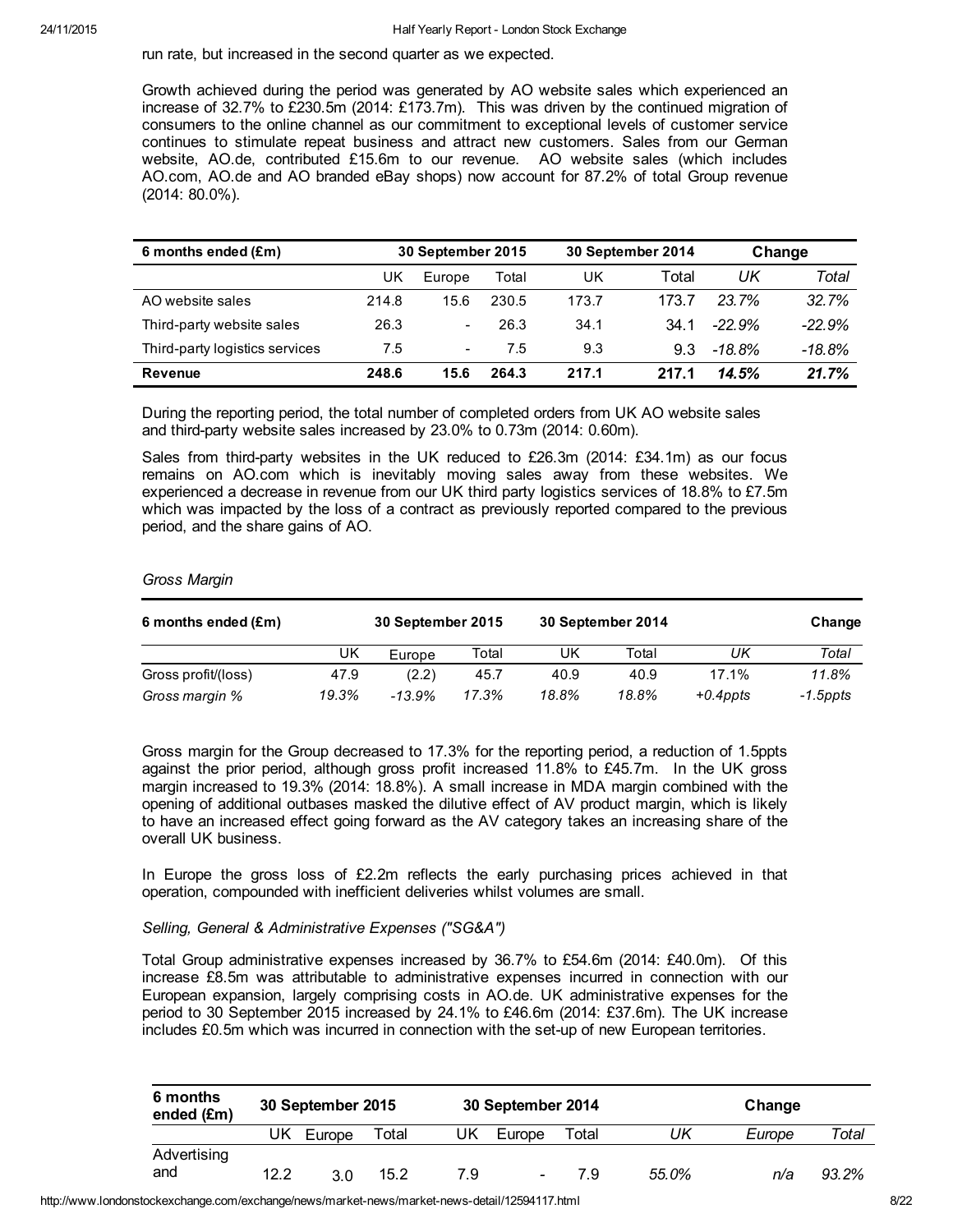| 24/11/2015 |
|------------|
|            |

marketing

| $%$ of revenue 18.7%     |         | 51.4% | 20.7% | 17.3% |                          | n/a 18.4% | +1.4ppts | +51.4ppts | $+2.3$ ppts |
|--------------------------|---------|-------|-------|-------|--------------------------|-----------|----------|-----------|-------------|
| Admin<br><b>Expenses</b> | 46.6    | 8.0   | 54.6  | 37.6  | 2.4                      | 40.0      | 24.1%    | 232.0%    | 36.7%       |
| % of revenue             | $0.7\%$ | 2.2%  | 0.8%  | 1.0%  | $\sim$                   | 2.1%      |          |           |             |
| Adjustments <sup>1</sup> | 1.7     | 0.3   | 2.1   | 2.2   | 2.4                      | 4.6       | $-20.4%$ | -85.7%    | -54.8%      |
| % of revenue             | 9.5%    | 24.2% | 10.4% | 8.9%  | $\sim$                   | 8.9%      |          |           |             |
| Other admin              | 23.7    | 3.8   | 27.5  | 19.4  | $\overline{\phantom{0}}$ | 19.4      | 22.5%    | n/a       | 42.0%       |
| % of revenue             | 3.6%    | 5.8%  | 3.7%  | 3.8%  | $\sim$ 10 $\pm$          | $3.8\%$   |          |           |             |
| Warehousing              | 9.0     | 0.9   | 9.9   | 8.1   | $\overline{\phantom{a}}$ | 8.1       | $10.1\%$ | n/a       | 21.2%       |
| % of revenue             | 4.9%    | 19.2% | 5.7%  | 3.6%  | $\sim$                   | 3.6%      |          |           |             |
| illainctilly             |         |       |       |       |                          |           |          |           |             |

 $1$  Adjustments is defined by the Group as set-up costs relating to overseas expansion and share-based payment  $\frac{1}{2}$  charges attributable to the LTIP IPO award which the board considers one-off in nature.

The increase in UK advertising and marketing expenditure as a percentage of sales from 3.6% to 4.9% year on year reflects the increased marketing particularly on television advertising during the period. Going forward we intend to continue to grow and develop the brand which in time should reduce our marketing costs as a percentage of sales.

UK "Other" administrative expenses increased by £4.3m to £23.7m (2014: £19.4m) and as a percentage of sales they increased to 9.5% (2014: 8.9%). We have invested in strengthening our UK category teams, both for short term margin, and longer term category planning. We have also increased our software development team to serve both the UK and Europe. During the first quarter where volumes were slightly behind our expectations we suffered some inefficiencies, which continued as we managed significant volume increases through the summer.

In our Europe segment our SG&A costs, as a percentage of sales, reflect the start-up nature of the operation. As volumes increase, we would expect these costs to fall towards the rates experienced in the UK.

## *Adjusted EBITDA* 1

When reviewing profitability performance, the Directors use a number of adjusted measures to give meaningful comparisons.

Group adjusted EBITDA loss was £4.5m (2014: £7.3m profit) after allowing for £9.6m of Europe adjusted EBITDA losses.

UK adjusted EBITDA for the six months to 30 September 2015 was £5.1m (2014: £7.3m) representing a decrease of 31.1% against the prior year. This decrease was a result of the increased marketing and other administrative expenses described above. Growth during the first quarter, whilst expected to be less than our usual run rates, fell below our expectations causing some inefficiencies within the business. When rates returned to more usual levels through the summer, the rapid growth was managed with a customer first outlook which meant we did not benefit to the fullest extent from this sales growth but we are now well placed for future growth.

<sup>&</sup>lt;sup>1</sup>Adjusted EBITDA is defined by the Group as profit/loss before tax, depreciation, amortisation, net finance costs, "adjustments" and exceptional items. Adjustments is defined by the Group as set-up costs relating to overseas expansion and share-based payment charges attributable to the LTIP IPO award which the board considers one-off in nature.

| 6 months ended<br>$(\text{Em})$         | 30 September 2015 |        |       |     | 30 September 2014 |       | <b>Change</b> |        |        |
|-----------------------------------------|-------------------|--------|-------|-----|-------------------|-------|---------------|--------|--------|
|                                         | UK                | Europe | Total | UK  | Europe            | Total | UK            | Europe | Total  |
| Operating<br>profit/(loss)              | 1.3               | (10.2) | (8.9) | 3.4 | (2.4)             | 0.9   | $-60.4%$      | 318.3% | n/a    |
| Add adjustments:<br>Europe set-up costs | 0.5               | 0.3    | 0.9   | 0.9 | 2.4               | 3.3   | $-44.1%$      | -85.7% | -74.4% |

 $\overline{\phantom{a}}$  , which is a set of the set of the set of the set of the set of the set of the set of the set of the set of the set of the set of the set of the set of the set of the set of the set of the set of the set of th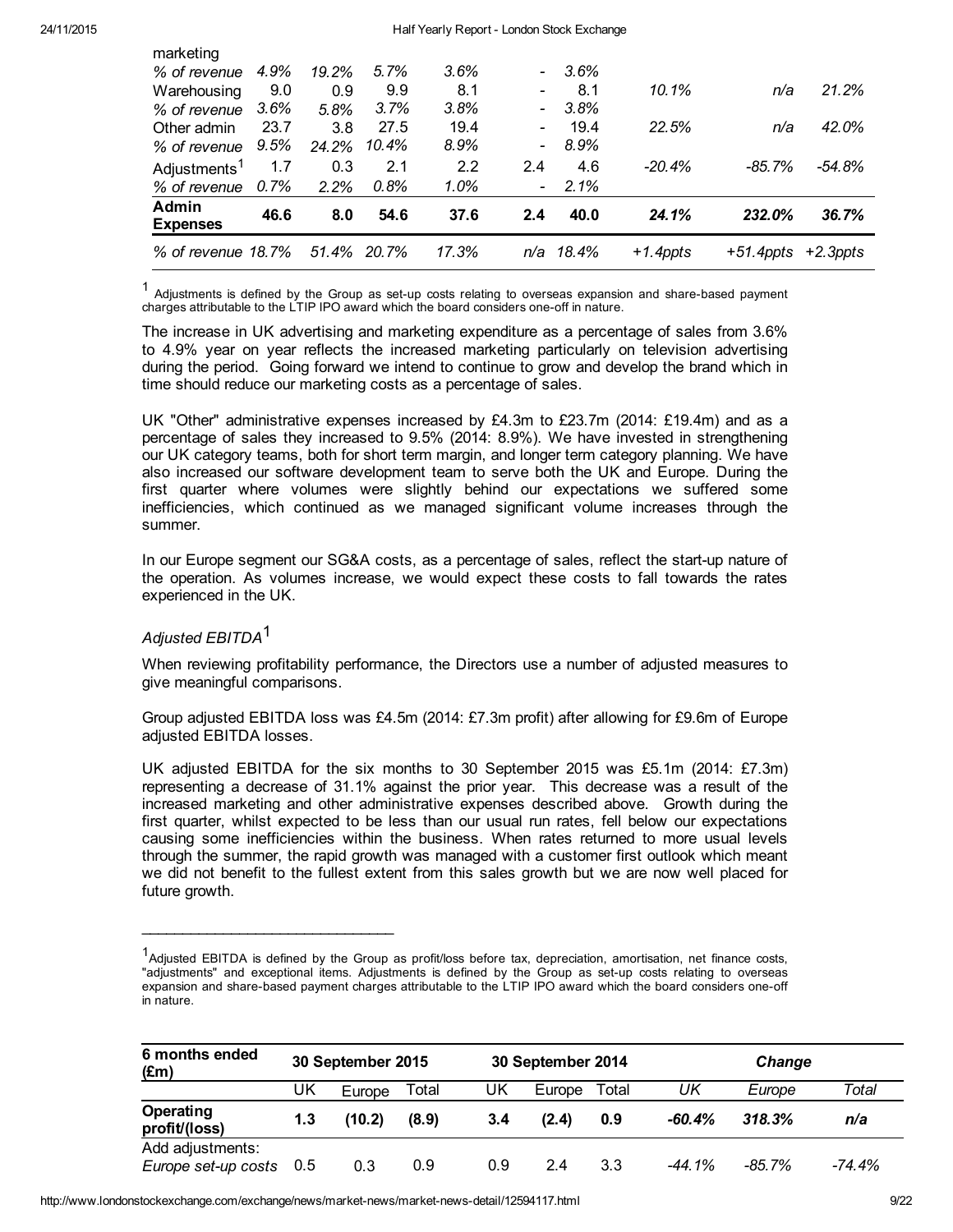| Non-cash share-<br>based payments<br>charge | 1.2  |          | 1.2      | 1.3  | $\overline{\phantom{a}}$ | 1.3  | $-3.5%$  | n/a          | $-3.5%$     |
|---------------------------------------------|------|----------|----------|------|--------------------------|------|----------|--------------|-------------|
| <b>Adjusted operating</b><br>profit/(loss)  | 3.1  | (9.8)    | (6.8)    | 5.5  | ۰.                       | 5.5  | $-44.7%$ | n/a          | n/a         |
| Add: Depreciation<br>and amortisation       | 2.0  | 0.3      | 2.3      | 1.8  | $\overline{\phantom{a}}$ | 1.8  | 9.0%     | n/a          | 21.9%       |
| <b>Adjusted EBITDA</b>                      | 5.1  | (9.6)    | (4.5)    | 7.3  |                          | 7.3  | $-31.1%$ | n/a          | n/a         |
| <b>Adjusted EBITDA</b><br>as % of revenue   | 2.0% | $-61.4%$ | $-1.7\%$ | 3.4% | $\overline{\phantom{a}}$ | 3.4% | -1.3ppts | $-61.4$ ppts | $-5.1$ ppts |

## *Adjustments*

*Europe setup costs*

These are costs incurred in connection with our European expansion strategy prior to the "golive" of that territory, namely the launch of AO.de, the forthcoming launch of AO.nl, our continuing research into other further countries and strategic post "go-live" costs.

*Share-based payment charges* 

\_\_\_\_\_\_\_\_\_\_\_\_\_\_\_\_\_\_\_\_\_\_\_\_\_\_\_\_\_\_\_

24/11/2015 Half Yearly Report London Stock Exchange

At the time of the IPO, LTIP awards were made to a number of senior staff. The Board considers that the magnitude and timing of these awards are one-off in nature and so add this charge back to Adjusted EBITDA. The AO Share Save Schemes<sup>1</sup> charges and ongoing LTIP charges are included in trading numbers.

### *Taxation*

The tax credit for the period based on the expected effective rate of the tax for the year was £1.3m (2014: £0.3m charge). The expected effective rate of tax for the year is 16.8% (2014: 36.7%). The business is subject to UK taxes and through its registered branch structure for Germany is able to fully offset losses.

Based on current business forecasts management expect that the deferred tax asset will be recovered in full.

### *Loss/earnings per share*

Loss per share was 1.58p (2014: 0.12p earnings).

## *Dividend policy*

In line with the Group's dividend policy no dividend has been proposed or paid during the period.

### *Cash resources and cash flow*

The period end net funds position was £29.6m (2014: £43.9m), as cash decreased to £35.6m (2014: £50.1m) reflecting the increased stockholding for additional ranges, capital expenditure in the UK and investment in overseas territories, while total borrowings (comprising asset finance and similar instruments) decreased to £6.0m (2014: £6.2m). Surplus cash balances are held with UK-based banks, in line with the Group Treasury Policy.

The Group's cash generated from operating activities was a cash outflow of £4.7m (2014: £3.4m inflow).

*Working capital*

 $1$  AO Share Save Schemes are HMRC approved save as you earn schemes in which all employees are entitled to participate subject to having 3 months' length of service.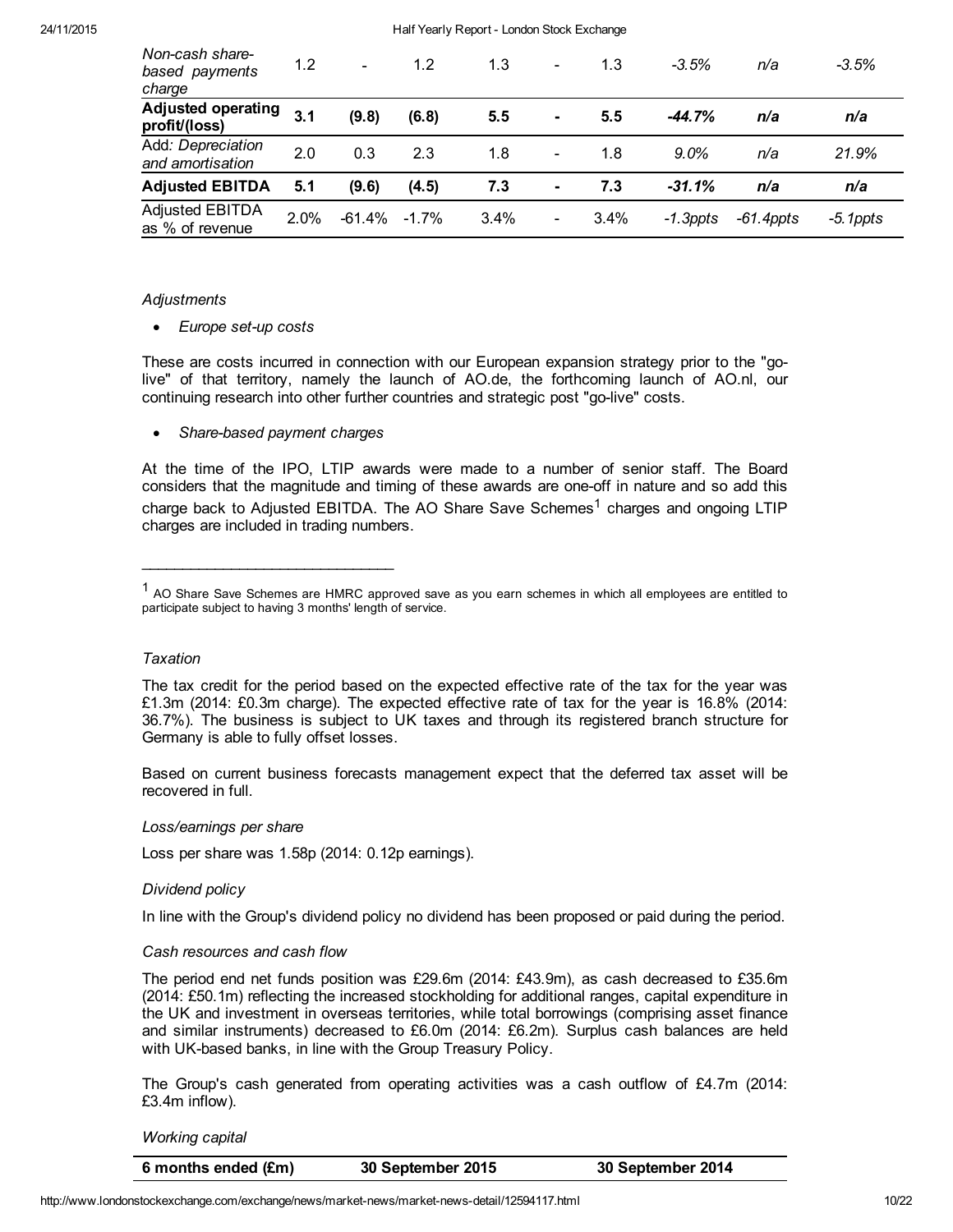|                                      | UK     | Europe | Total   | UK       | Europe      | Total    |
|--------------------------------------|--------|--------|---------|----------|-------------|----------|
| Inventories                          | 31.5   | 2.4    | 33.9    | 22.6     | 0.6         | 23.2     |
| As % of COGS                         | 15.7%  | 13.4%  | 15.5%   | $-12.9%$ | $-1.254.9%$ | $-13.2%$ |
| other<br>Trade<br>and<br>receivables | 53.3   | 4.2    | 57.5    | 38.9     | 0.3         | 39.1     |
| As % of revenue                      | 21.4%  | 26.7%  | 21.8%   | 17.9%    | n/a         | 18.0%    |
| other<br>Trade<br>and<br>payables    | (93.6) | (6.4)  | (100.1) | (70.4)   | (1.2)       | (71.6)   |
| As % of COGS                         | 46.6%  | 36.2%  | 45.8%   | 40.0%    | 2.599.7%    | 40.6%    |
| Net working capital                  | (8.8)  | 0.1    | (8.7)   | (8.9)    | (0.4)       | (9.3)    |
| Change in net working<br>capital     | 0.1    | 0.5    | 0.6     | (7.8)    | (0.3)       | (8.1)    |

As at 30 September 2015 UK inventories were £31.5m (2014: £22.6m). This reflects an increase in sales volumes and an increase in our stockholding in the UK to support the AV category which is generally only bought in bulk loads. As a result UK average stock days increased to 28 days (2014: 24 days).

UK trade and other receivables (both non-current and current) were £53.3m as at 30 September 2015 (2014: £38.9m) reflecting an increase in accrued income in respect of commissions due on product protection plans as a result of growth in retail volumes.

UK trade and other payables increased to £93.6m (2014: £70.4m) as manufacturers continued to extend credit on a higher volume of sales.

## *Capital expenditure*

Total capital expenditure for the six months was £3.9m (2014: £2.7m), of which £1.3m relates to an additional outbase in Germany. We have also purchased an additional outbase in the UK totalling £1.3m.

John Roberts CEO 24 November 2015 Steve Caunce COO 24 November 2015

Mark Higgins CFO 24 November 2015

## CONDENSED CONSOLIDATED INCOME STATEMENT

## For the 6 months ended 30 September 2015

Year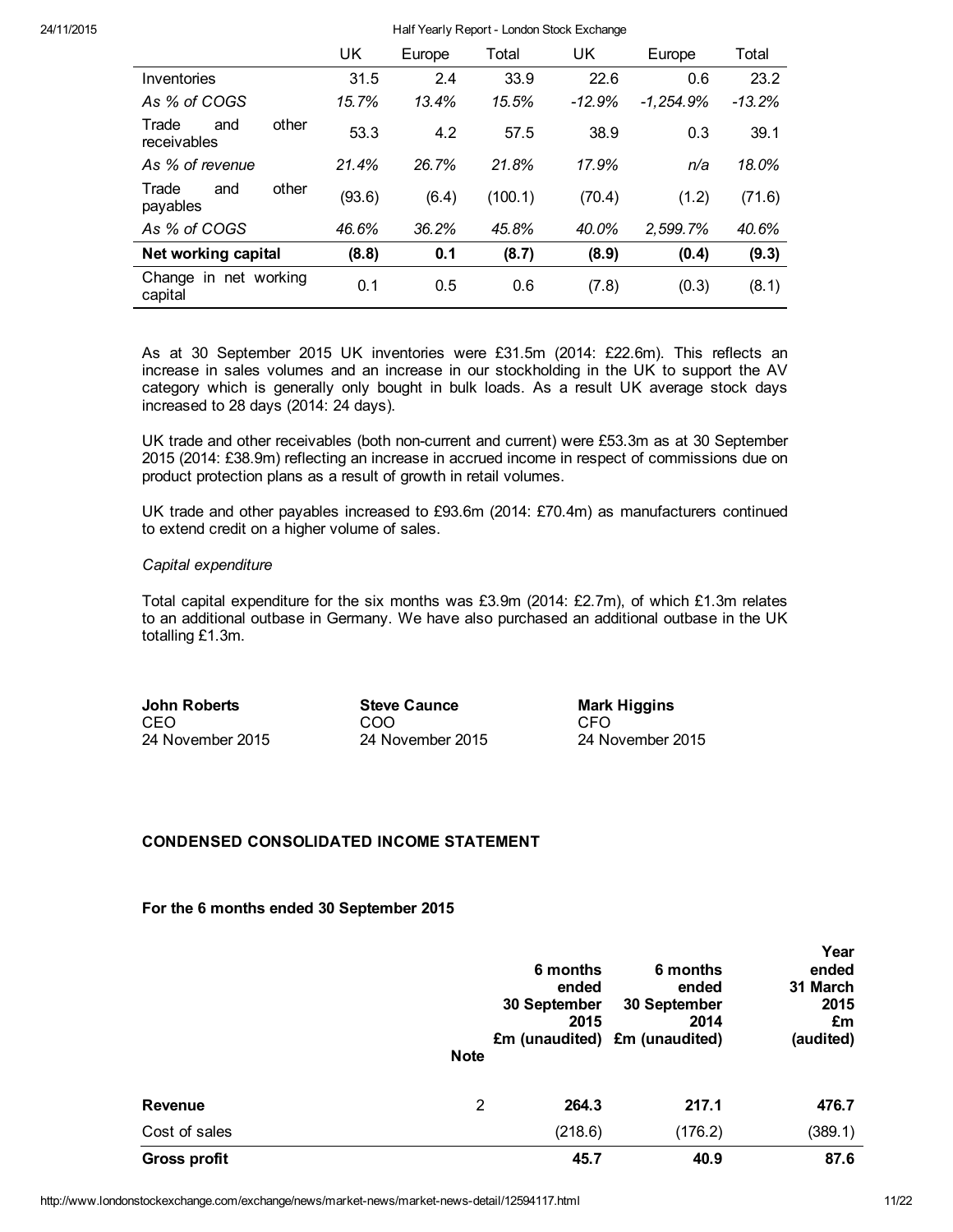| Administrative expenses                                             |   | (54.6) | (40.0) | (89.8) |
|---------------------------------------------------------------------|---|--------|--------|--------|
| <b>Operating (loss)/profit</b>                                      | 4 | (8.9)  | 0.9    | (2.2)  |
| Finance income                                                      | 5 | 1.0    | 0.2    | 0.3    |
| Finance costs                                                       | 6 | (0.1)  | (0.3)  | (1.0)  |
| (Loss)/profit before tax                                            |   | (8.0)  | 0.8    | (2.9)  |
| Tax                                                                 | 9 | 1.3    | (0.3)  | 0.4    |
| (Loss)/profit for the period                                        |   | (6.7)  | 0.5    | (2.5)  |
|                                                                     |   |        |        |        |
| (Loss)/earnings per share (pence)                                   |   |        |        |        |
| Basic and diluted (loss)/earnings per share<br>(in pence per share) |   | (1.58) | 0.12   | (0.60) |

## CONDENSED CONSOLIDATED STATEMENT OF COMPREHENSIVE INCOME For the 6 months ended 30 September 2015

|                                                              | 6 months<br>ended<br>30 September<br>2015<br>£m<br>(unaudited) | 6 months<br>ended<br>30 September<br>2014<br>£m<br>(unaudited) | Year ended<br>31 March<br>2015<br>£m<br>(audited) |
|--------------------------------------------------------------|----------------------------------------------------------------|----------------------------------------------------------------|---------------------------------------------------|
| (Loss)/profit for the period                                 | (6.7)                                                          | 0.5                                                            | (2.5)                                             |
| Exchange differences on translation of foreign<br>operations | (0.4)                                                          |                                                                | 0.4                                               |
| Total comprehensive (loss)/income for the<br>period          | (7.1)                                                          | 0.5                                                            | (2.1)                                             |

## CONDENSED CONSOLIDATED STATEMENT OF FINANCIAL POSITION As at 30 September 2015

| At<br>30 September<br>2015 | At<br>30 September<br>2014 | At<br>31 March<br>2015<br>£m<br>(audited) |
|----------------------------|----------------------------|-------------------------------------------|
|                            |                            |                                           |
| 14.4                       | 13.3                       | 14.3                                      |
| 15.1                       | 12.9                       | 13.5                                      |
| 25.1                       | 13.6                       | 17.1                                      |
| 2.2                        | 0.3                        | 0.7                                       |
| 56.8                       | 40.1                       | 45.6                                      |
|                            |                            |                                           |
| 33.9                       | 23.2                       | 31.5                                      |
| 32.4                       | 25.5                       | 30.3                                      |
| 0.7                        |                            | 0.7                                       |
|                            |                            | £m (unaudited) £m (unaudited)             |

http://www.londonstockexchange.com/exchange/news/market-news/market-news-detail/12594117.html 12/22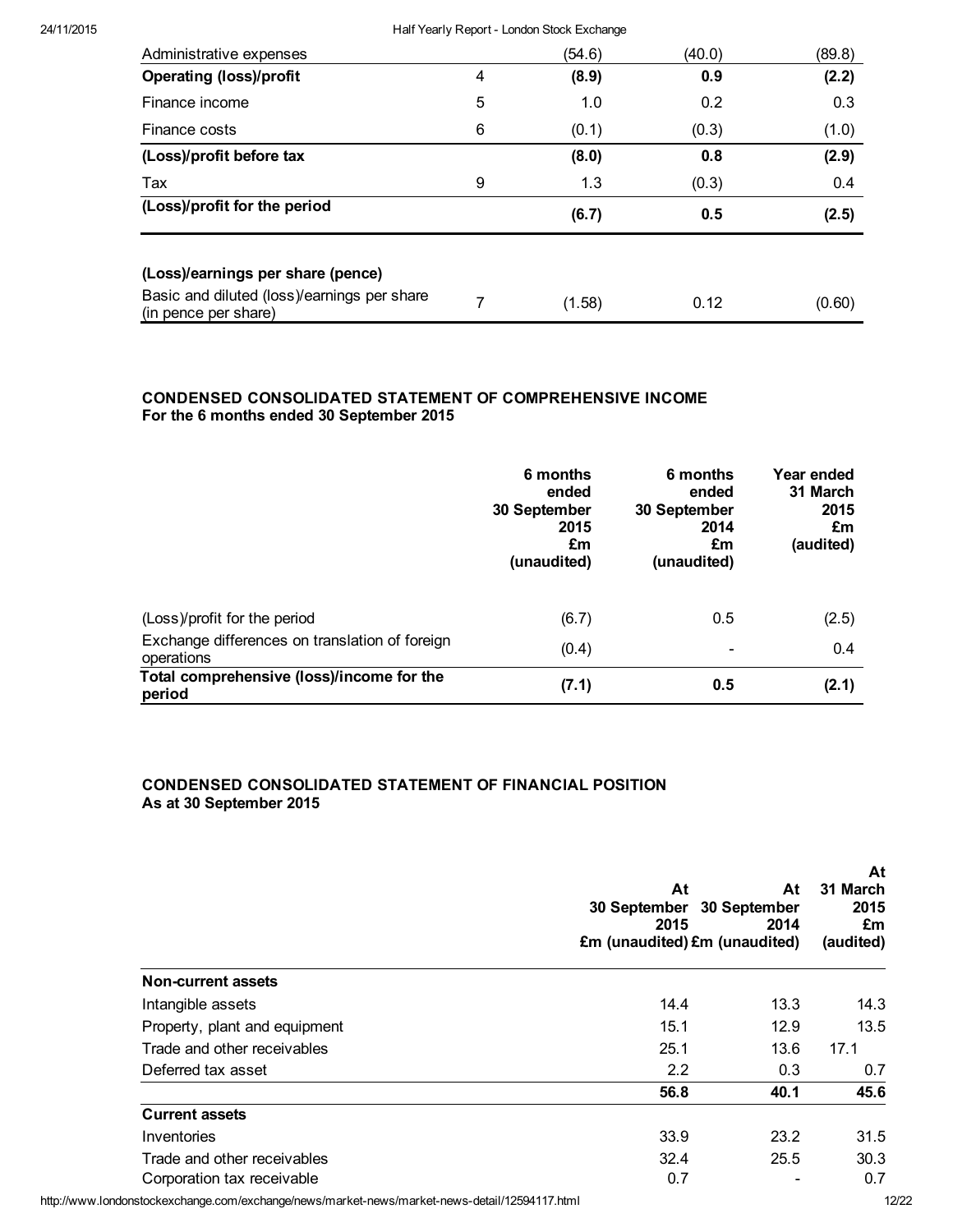| Cash and bank balances         | 35.6    | 50.1   | 44.9   |
|--------------------------------|---------|--------|--------|
|                                | 102.6   | 98.8   | 107.4  |
| <b>Total assets</b>            | 159.4   | 138.9  | 153.0  |
| <b>Current liabilities</b>     |         |        |        |
| Trade and other payables       | (100.1) | (71.6) | (86.6) |
| Current tax liabilities        |         | (0.3)  |        |
| <b>Borrowings</b>              | (2.1)   | (2.0)  | (2.1)  |
| Provisions                     | (0.3)   | (0.9)  | (0.8)  |
|                                | (102.5) | (74.8) | (89.5) |
| <b>Net current assets</b>      | 0.1     | 24.0   | 17.9   |
|                                |         |        |        |
| <b>Non-current liabilities</b> |         |        |        |
| <b>Borrowings</b>              | (3.9)   | (4.2)  | (4.9)  |
| <b>Total liabilities</b>       | (106.4) | (79.0) | (94.4) |
| <b>Net assets</b>              | 53.0    | 59.9   | 58.6   |
|                                |         |        |        |
| <b>Equity</b>                  |         |        |        |
| Share capital                  | 1.1     | 1.1    | 1.1    |
| Share premium account          | 55.7    | 55.7   | 55.7   |
| Merger reserve                 | 4.4     | 4.4    | 4.4    |
| Capital redemption reserve     | (1.1)   | (1.1)  | (1.1)  |
| Share-based payments reserve   | 4.3     | 1.5    | 2.8    |
| <b>Translation reserve</b>     |         |        | 0.4    |
| <b>Retained losses</b>         | (11.4)  | (1.7)  | (4.7)  |
| <b>Total equity</b>            | 53.0    | 59.9   | 58.6   |

## CONDENSED CONSOLIDATED STATEMENT OF CHANGES IN EQUITY For the 6 months ended 30 September 2015

| <b>Share</b><br>capital<br>£m | Merger<br>reserve<br>£m | Capital<br>£m | reserve<br>£m | <b>Share</b><br>premium<br>account<br>£m | <b>losses</b><br>£m    | based<br>reserve<br>£m   | Total<br>£m                                                |
|-------------------------------|-------------------------|---------------|---------------|------------------------------------------|------------------------|--------------------------|------------------------------------------------------------|
| 1.1                           | 4.4                     |               | 0.4           | 55.7                                     |                        | 2.8                      | 58.6                                                       |
|                               |                         |               |               |                                          |                        | $\overline{\phantom{a}}$ | (6.7)                                                      |
|                               |                         |               | (0.4)         |                                          |                        | $\overline{\phantom{a}}$ | (0.4)                                                      |
| -                             |                         |               |               |                                          |                        | 1.5                      | 1.5                                                        |
| 1.1                           | 4.4                     |               |               | 55.7                                     | (11.4)                 | 4.3                      | 53.0                                                       |
|                               |                         |               |               | reserve<br>(1.1)<br>(1.1)                | redemption Translation |                          | <b>Share</b><br><b>Retained payments</b><br>(4.7)<br>(6.7) |

|                 |                                                               |                 |        | <b>Share</b> |       |
|-----------------|---------------------------------------------------------------|-----------------|--------|--------------|-------|
|                 | Capital                                                       | <b>Share</b>    |        | based        |       |
|                 | Share Merger redemption Translation premium Retained payments |                 |        |              |       |
| capital reserve | reserve                                                       | reserve account | losses | reserve      | Total |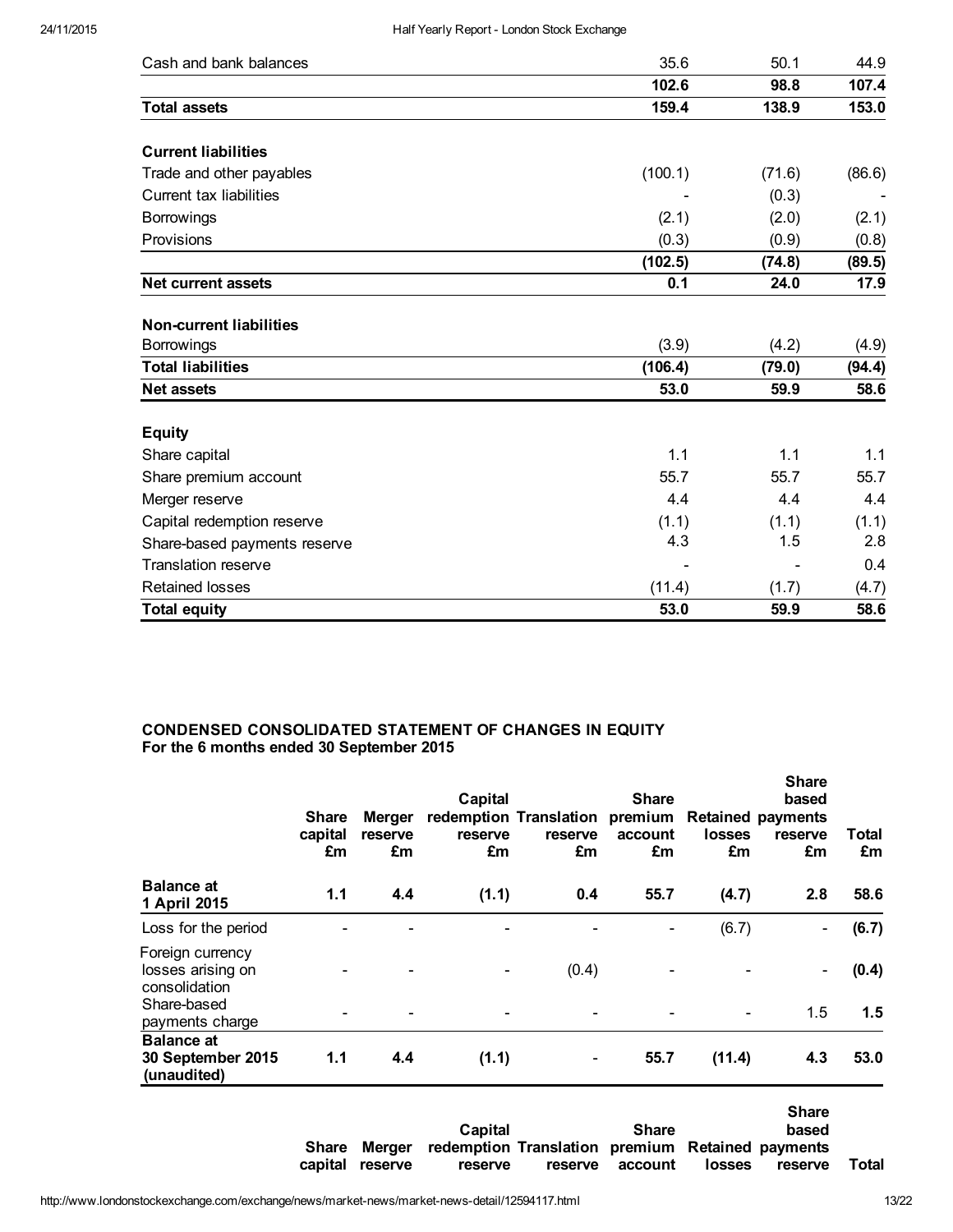|                                                       | £m  | £m                       | £m                       | £m                           | £m                       | £m                       | £m                       | £m   |
|-------------------------------------------------------|-----|--------------------------|--------------------------|------------------------------|--------------------------|--------------------------|--------------------------|------|
| <b>Balance at</b><br>1 April 2014                     | 1.1 | 4.4                      | (1.1)                    | $\overline{\phantom{0}}$     | 55.7                     | (2.2)                    | 0.2 <sub>0</sub>         | 58.0 |
| Profit for the period                                 |     | $\overline{\phantom{0}}$ | $\overline{\phantom{a}}$ | $\qquad \qquad \blacksquare$ | $\overline{\phantom{a}}$ | 0.5                      | $\overline{\phantom{a}}$ | 0.5  |
| Share-based<br>payments charge                        | -   | $\overline{\phantom{a}}$ | $\overline{\phantom{a}}$ | $\overline{\phantom{0}}$     | $\overline{\phantom{a}}$ | $\overline{\phantom{a}}$ | 1.3                      | 1.3  |
| <b>Balance at</b><br>30 September 2014<br>(unaudited) | 1.1 | 4.4                      | (1.1)                    | $\overline{\phantom{a}}$     | 55.7                     | (1.7)                    | 1.5                      | 59.9 |

| <b>Balance at</b>                                     | <b>Share</b><br>capital<br>£m | Merger<br>reserve<br>£m | Capital<br>reserve<br>£m | redemption Translation<br>reserve<br>£m | <b>Share</b><br>premium<br>account<br>£m | <b>losses</b><br>£m | <b>Share</b><br>based<br><b>Retained payments</b><br>reserve<br>£m | Total<br>£m |
|-------------------------------------------------------|-------------------------------|-------------------------|--------------------------|-----------------------------------------|------------------------------------------|---------------------|--------------------------------------------------------------------|-------------|
| 1 April 2014                                          | 1.1                           | 4.4                     | (1.1)                    | $\blacksquare$                          | 55.7                                     | (2.2)               | 0.2                                                                | 58.0        |
| Loss for the year                                     |                               |                         | ۰                        |                                         |                                          | (2.5)               | $\overline{\phantom{a}}$                                           | (2.5)       |
| Foreign currency<br>gains arising on<br>consolidation |                               |                         |                          | 0.4                                     |                                          |                     | $\overline{\phantom{a}}$                                           | 0.4         |
| Share-based<br>payments charge                        |                               |                         |                          |                                         |                                          |                     | 2.6                                                                | 2.6         |
| <b>Balance at</b><br>31 March 2015<br>(audited)       | 1.1                           | 4.4                     | (1.1)                    | 0.4                                     | 55.7                                     | (4.7)               | 2.8                                                                | 58.6        |

## CONDENSED CONSOLIDATED STATEMENT OF CASH FLOWS For the 6 months ended 30 September 2015

|                                                                                               | 6 months<br>ended<br>30 September<br>2015<br>£m (unaudited) | 6 months<br>ended<br>30 September<br>2014<br>£m | Year<br>ended<br>31 March<br>2015<br>(unaudited) £m (audited) |
|-----------------------------------------------------------------------------------------------|-------------------------------------------------------------|-------------------------------------------------|---------------------------------------------------------------|
| Cash flows from operating activities                                                          |                                                             |                                                 |                                                               |
| (Loss)/profit for the period                                                                  | (6.7)                                                       | 0.5                                             | (2.5)                                                         |
| Adjustments for:                                                                              |                                                             |                                                 |                                                               |
| Depreciation and amortisation                                                                 | 2.3                                                         | 1.8                                             | 3.9                                                           |
| Finance income                                                                                | (1.0)                                                       | (0.2)                                           | (0.3)                                                         |
| Finance costs                                                                                 | 0.1                                                         | 0.3                                             | 1.0                                                           |
| Taxation (credit)/charge                                                                      | (1.3)                                                       | 0.3                                             | (0.4)                                                         |
| Share-based payment charge                                                                    | 1.5                                                         | 1.3                                             | 2.6                                                           |
| Operating cash flows before movement in working capital                                       | (5.1)                                                       | 4.0                                             | 4.3                                                           |
| Increase in inventories                                                                       | (2.4)                                                       | (7.3)                                           | (15.7)                                                        |
| Increase in trade and other receivables                                                       | (12.4)                                                      | (6.2)                                           | (12.4)                                                        |
| Increase in trade and other payables                                                          | 15.7                                                        | 13.1                                            | 25.9                                                          |
| (Decrease)/increase in provisions                                                             | (0.5)                                                       | 0.7                                             | 0.8                                                           |
|                                                                                               | 0.4                                                         | 0.3                                             | (1.4)                                                         |
| http://www.londonstockexchange.com/exchange/news/market-news/market-news-detail/12594117.html |                                                             | $\sim$ $\sim$                                   | (4.0)<br>14/22                                                |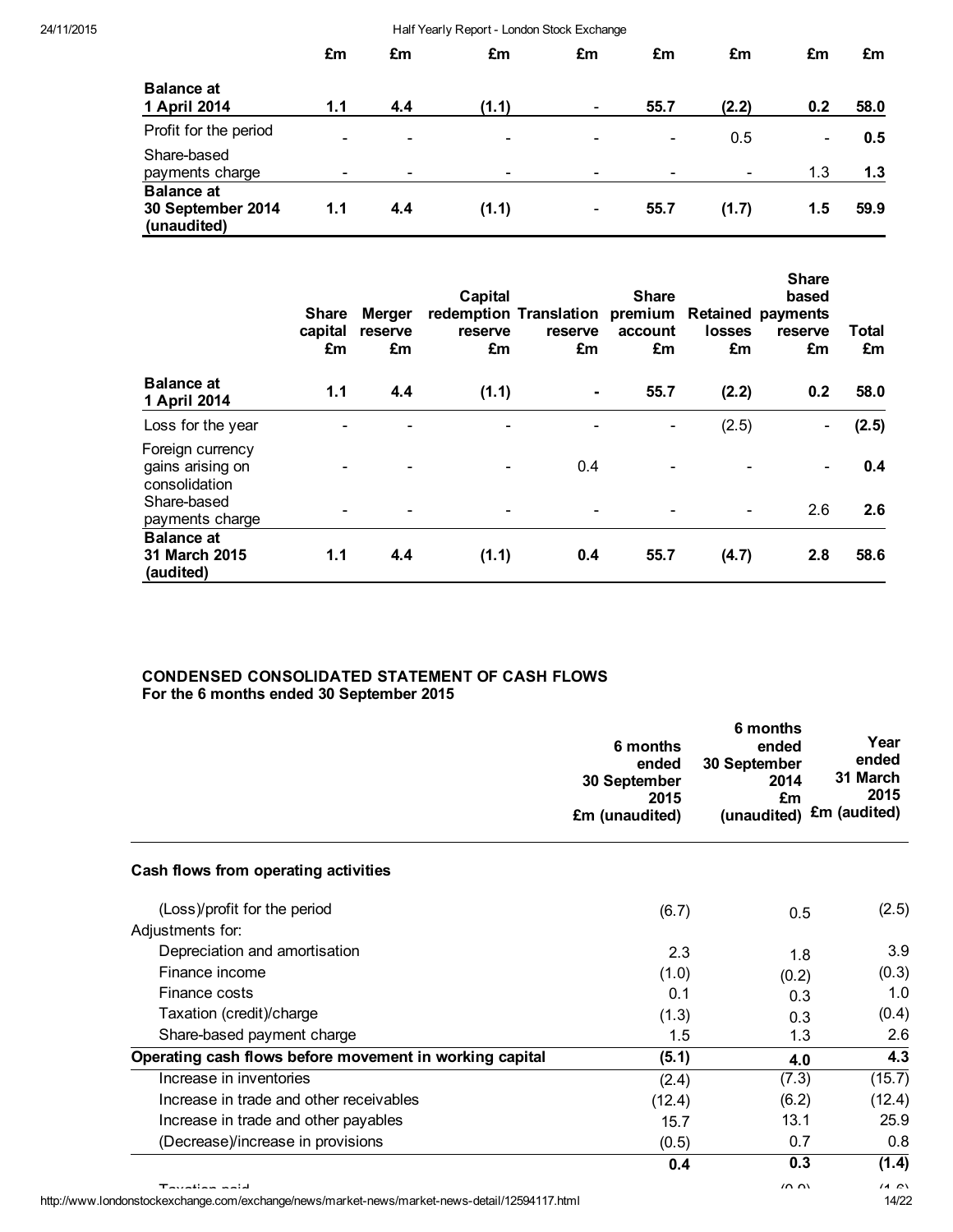| I axation paid                                      |       | (U.9) | (1.0)  |
|-----------------------------------------------------|-------|-------|--------|
| Cash (absorbed)/generated from operating activities | (4.7) | 3.4   | 1.3    |
| Cash flows from investing activities                |       |       |        |
| Interest received                                   | 0.5   | 0.2   | 0.3    |
| Proceeds from sale of property, plant and equipment |       |       | 0.1    |
| Acquisition of property, plant and equipment        | (3.6) | (2.2) | (4.4)  |
| Acquisition of intangible assets                    | (0.3) | (0.5) | (1.7)  |
| Cash used in investing activities                   | (3.4) | (2.5) | (5.7)  |
| Cash flows from financing activities                |       |       |        |
| Interest paid                                       | (0.1) | (0.3) | (0.4)  |
| (Repayment of)/new borrowings                       |       | (0.3) | 1.2    |
| Payment of finance lease liabilities                | (1.1) | (0.9) | (2.0)  |
| Costs settled from issue of new shares              |       | (4.4) | (4.4)  |
| Net cash used in financing activities               | (1.2) | (5.9) | (5.6)  |
| Net decrease in cash                                | (9.3) | (5.0) | (10.0) |
| Cash and cash equivalents at beginning of period    | 44.9  | 55.1  | 55.1   |
| Exchange gains losses on cash & cash equivalents    |       |       | (0.2)  |
| Cash and cash equivalents at end of period          | 35.6  | 50.1  | 44.9   |

## NOTES TO THE FINANCIAL INFORMATION

## 1. Basis of preparation

The interim financial information was approved by the Board on 23 November 2015. The financial information for the 6 months ended 30 September 2015 has been reviewed by the Company's external auditor. Their report is included within this announcement. The financial information for the 6 months ended 30 September 2014 was also reviewed by the external auditor. The financial information for the year ended 31 March 2015 has been based on information in the audited financial statements for that period.

The comparative figures for the year ended 31 March 2015 are an abridged version of the Group's full financial statements and, together with other financial information contained in these interim results, do not constitute statutory financial statements of the Group as defined in section 434 of the Companies Act 2006. A copy of the statutory accounts for the year ended 31 March 2015 has been delivered to the Registrar of Companies. The auditor has reported on those accounts: their report was unqualified, did not draw attention to any matters by way of emphasis and did not contain a statement under s498(2) or (3) of the Companies Act 2006.

## Basis of preparation and accounting policies

The annual financial statements of AO World plc are prepared in accordance with IFRSs as adopted by the European Union. The unaudited condensed consolidated set of financial statements included in this half-yearly financial report has been prepared in accordance with International Accounting Standard 34 'Interim Financial Reporting', as adopted by the European Union. The same accounting policies, presentation and methods of computation are followed in the condensed set of financial statements as applied in the Group's latest annual audited financial statements.

#### *Changes in accounting policies*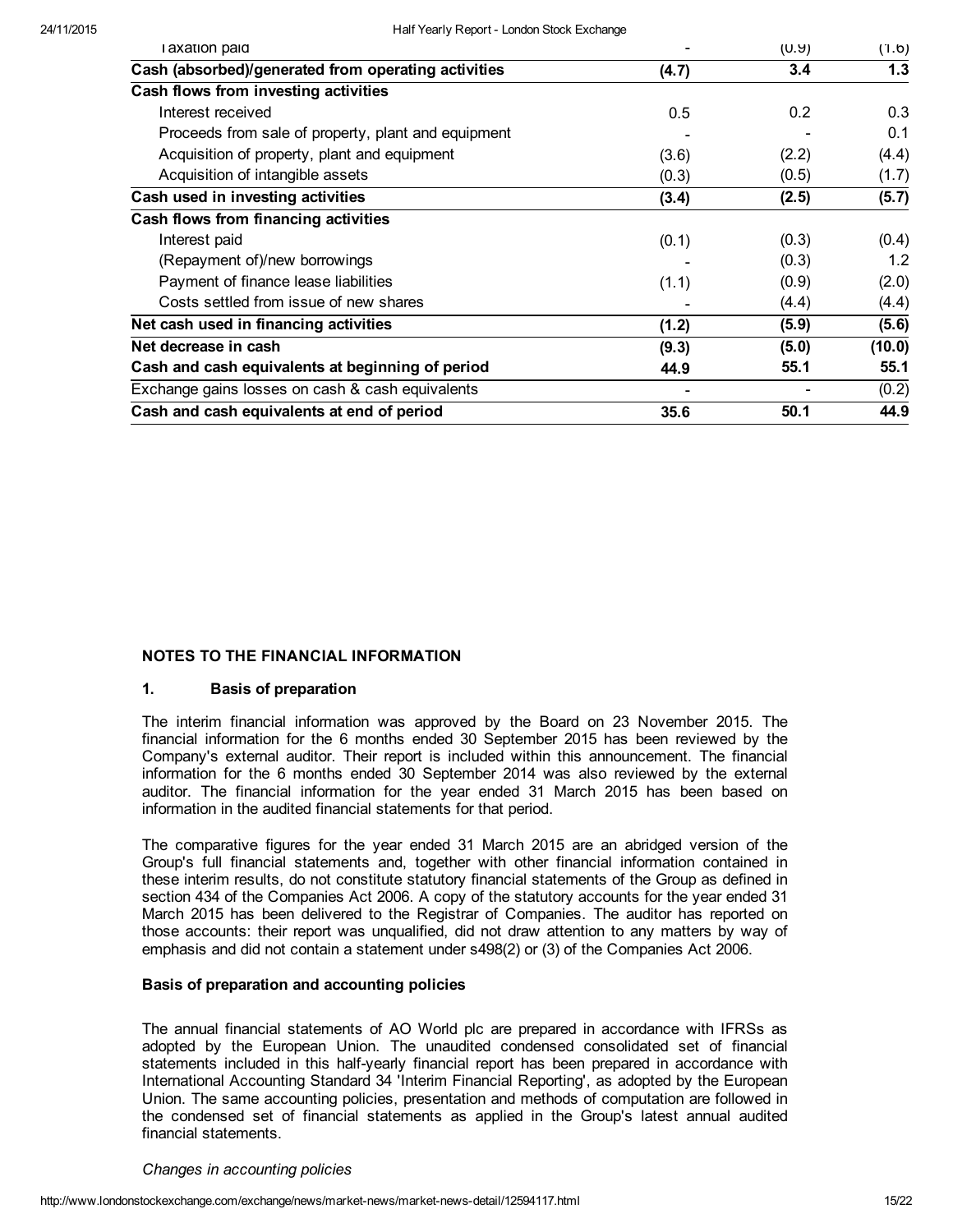The adoption of the following standards or amendments, at 1 January 2015 has had no material impact on the Group's financial statements:

- IFRIC 21 "Levies" is effective for periods commencing on or after 1 January 2014 and was endorsed by the EU on 17 June 2014.
- Annual improvements to IFRSs: 2011-13 Cycle (Dec 2013), is effective for periods commencing on or after 1 July 2014 and was endorsed by the EU on 1 January 2015.

Certain financial data have been rounded. As a result of this rounding, the totals of data presented in this document may vary slightly from the actual arithmetic totals of such data.

#### *Going concern*

The Directors have, at the time of approving the condensed financial statements, a reasonable expectation that the Company and the Group have adequate resources to continue in operational existence for the foreseeable future. This follows a review of the Group's financial projections and takes into consideration the fact that the Group still has available proceeds from the Group's IPO in March 2014. The Group continues to maintain substantial cash headroom. Thus they continue to adopt the going concern basis of accounting in preparing the financial statements.

#### *Revenue recognition of product protection plans*

Revenue recognised in respect of commissions receivable for the sale of product protection plans is recognised at fair value, when the Group obtains the right to consideration as a result of performance of its contractual obligations (acting as an agent for a third party). Revenue in any one year therefore represents the fair value of the commission due on the plans sold, which management can estimate reliably based upon the length of the policies and the historical rate of customer attrition. The fair value of future cash flows has been calculated using Moody's Seasoned Baa Corporate Bond Yield rate, this rate is reviewed and adjusted accordingly in the fair value model on a monthly basis. Reliance on historical data assumes that current and future experience will follow past trends. The Directors consider that the quantity and quality of data available provides an appropriate proxy for current trends.

Commission receivable depends for certain transactions on customer behaviour after the point of sale. Assumptions are therefore required, particularly in relation to levels of customer default within the contract period, expected levels of customer spend, and customer behaviour beyond the initial contract period. Such assumptions are based on extensive historical evidence, and provision is made for the risk of potential changes in customer behaviour, but they are nonetheless inherently uncertain. Changes in estimates recognised as an increase or decrease to revenue may be made, where for example more reliable information is available, and any such changes are required to be recognised in the income statement. The commission receivable balance as at September 2015 was £32.3m (September 2014: £21.2m).

### *Commercial income*

Commercial income comes from two major sources; volume rebates and strategic marketing investment funding.

Volume rebates are deducted from cost of sales in line with the sale of the product to which the rebate is attributable. Calculation of the volume rebate for the final month of the financial year includes judgements for expected rebate values.

Strategic marketing investment funding is recognised in income and cost of sales. Where incremental third party costs are incurred as a result of marketing support, income is offset against these costs. The remainder of the strategic marketing fund is recognised in income.

Calculation of the income recognised requires judgements to be made which include forecasting expected total marketing funding and third party expected marketing spend. As at the date of this report £0.9m remains as an outstanding receivable. As at 30 September 2015 the directors do not believe that there is a material risk regarding the judgements made for the purposes of calculating both volume rebates and the strategic marketing investment fund.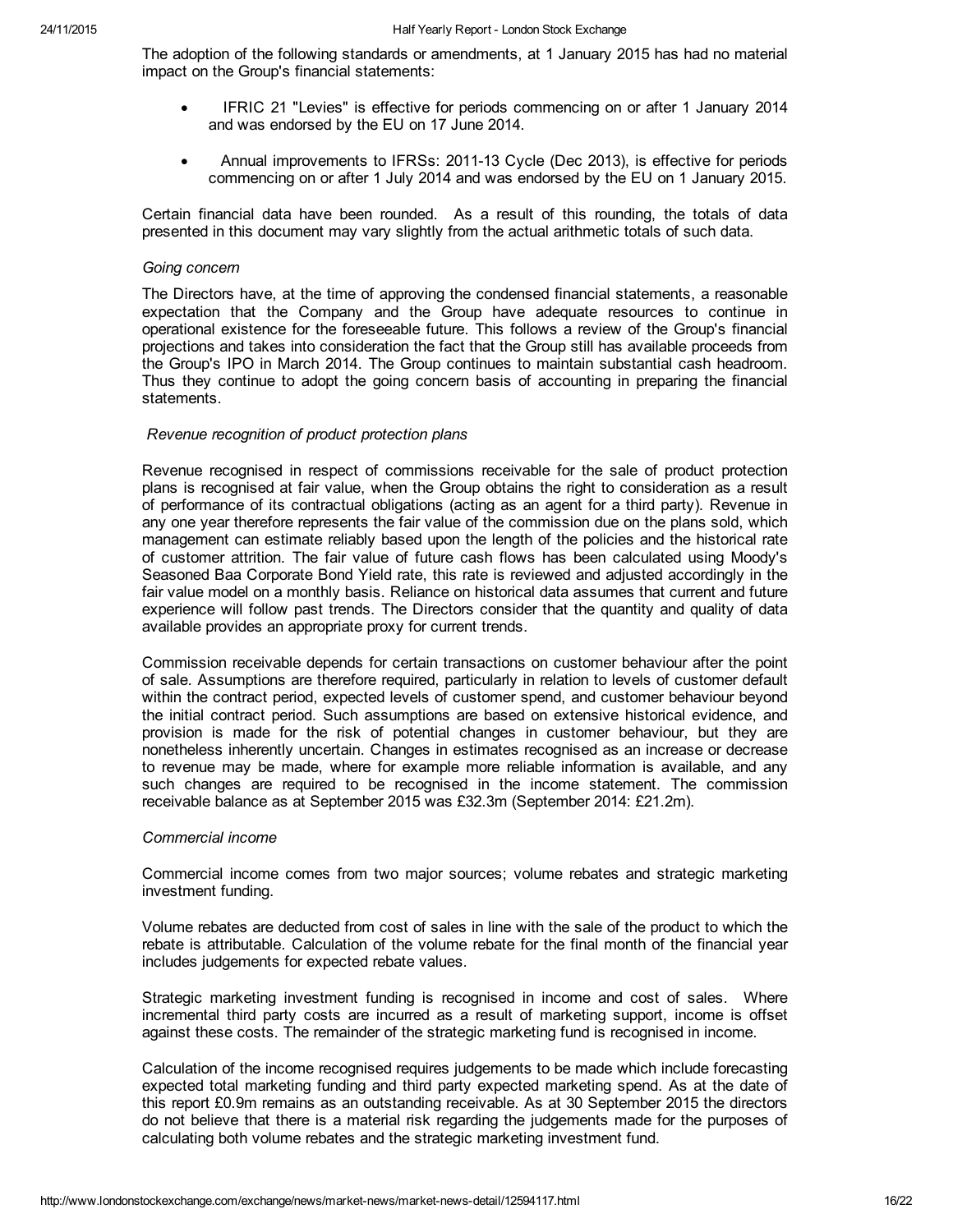## 2. Revenue

An analysis of the Group's revenue is as follows:

|                                           | 6 months<br>ended 30<br><b>September</b><br>2015<br>£m | 6 months<br>ended 30<br><b>September</b><br>2014<br>(unaudited) £m (unaudited) | Year<br>ended 31<br>March<br>2015<br>£m<br>(audited) |
|-------------------------------------------|--------------------------------------------------------|--------------------------------------------------------------------------------|------------------------------------------------------|
| Own website sales                         | 230.5                                                  | 173.7                                                                          | 387.4                                                |
| Third-party website sales and trade sales | 26.3                                                   | 34.1                                                                           | 70.3                                                 |
| Third-party logistics services            | 7.5                                                    | 9.3                                                                            | 19.0                                                 |
|                                           | 264.3                                                  | 217.1                                                                          | 476.7                                                |

## 3. Segmental analysis

IFRS 8 "Operating Segments" requires operating segments to be determined based on the Group's internal reporting to the Chief Operating Decision Maker in our case the Executive Directors. As the Group now operates in two principal geographic regions and based on the management and internal reporting structure, it has been determined that the UK and Europe should be presented as separate segments.

| $(\text{Em})$                                                          |         | 6 months ended<br>30 September 2015 |         |         | 6 months ended<br>30 September 2014 |              |         |               | Year ended<br>31 March 2015 |
|------------------------------------------------------------------------|---------|-------------------------------------|---------|---------|-------------------------------------|--------------|---------|---------------|-----------------------------|
|                                                                        | UK      | <b>Europe</b>                       | Total   | UK.     | <b>Europe</b>                       | <b>Total</b> | UK      | <b>Europe</b> | Total                       |
| Revenue                                                                | 248.6   | 15.6                                | 264.3   | 217.1   | ۰                                   | 217.1        | 470.9   | 5.8           | 476.7                       |
| Cost of sales                                                          | (200.8) | (17.8)                              | (218.6) | (176.2) | -                                   | (176.2)      | (381.1) | (8.0)         | (389.1)                     |
| Gross profit/(loss)                                                    | 47.9    | (2.2)                               | 45.7    | 40.9    |                                     | 40.9         | 89.7    | (2.1)         | 87.6                        |
| Administrative<br>expenses                                             | (46.6)  | (8.0)                               | (54.6)  | (37.6)  | (2.4)                               | (40.0)       | (80.9)  | (8.9)         | (8.8)                       |
| Operating<br>profit/(loss)                                             | 1.3     | (10.2)                              | (8.9)   | 3.3     | (2.4)                               | 0.9          | 8.8     | (11.0)        | (2.2)                       |
| Net finance<br>income/(cost)                                           | 0.4     | 0.5                                 | 0.9     | (0.1)   | $\overline{\phantom{0}}$            | (0.1)        | (0.1)   | (0.6)         | (0.7)                       |
| Profit /(loss) before<br>tax                                           | 1.7     | (9.7)                               | (0.8)   | 3.2     | (2.4)                               | 0.8          | 8.7     | (11.6)        | (2.9)                       |
| <b>EBITDA</b>                                                          | 3.3     | (9.9)                               | (6.6)   | 5.2     | (2.4)                               | 2.8          | 12.5    | (10.8)        | 1.7                         |
| Add back share<br>based payments<br>charge attributable<br>to IPO LTIP | 1.2     |                                     | 1.2     | 1.3     |                                     | 1.3          | 2.5     |               | 2.5                         |
| Add back Europe<br>set-up costs                                        | 0.5     | 0.3                                 | 0.9     | 0.9     | 2.4                                 | 3.3          | 1.4     | 2.8           | 4.2                         |
| <b>Adjusted EBITDA</b>                                                 | 5.1     | (9.6)                               | (4.5)   | 7.3     |                                     | 7.3          | 16.5    | (8.0)         | 8.5                         |

## Income Statement

## *4. Profit/(loss) for the period*

The Group has calculated Adjusted EBITDA by adding back those material items of income and expense which, because of the nature and expected infrequency of events giving rise to them, merit separate presentation to allow shareholders to better understand the financial performance of the Group in the period.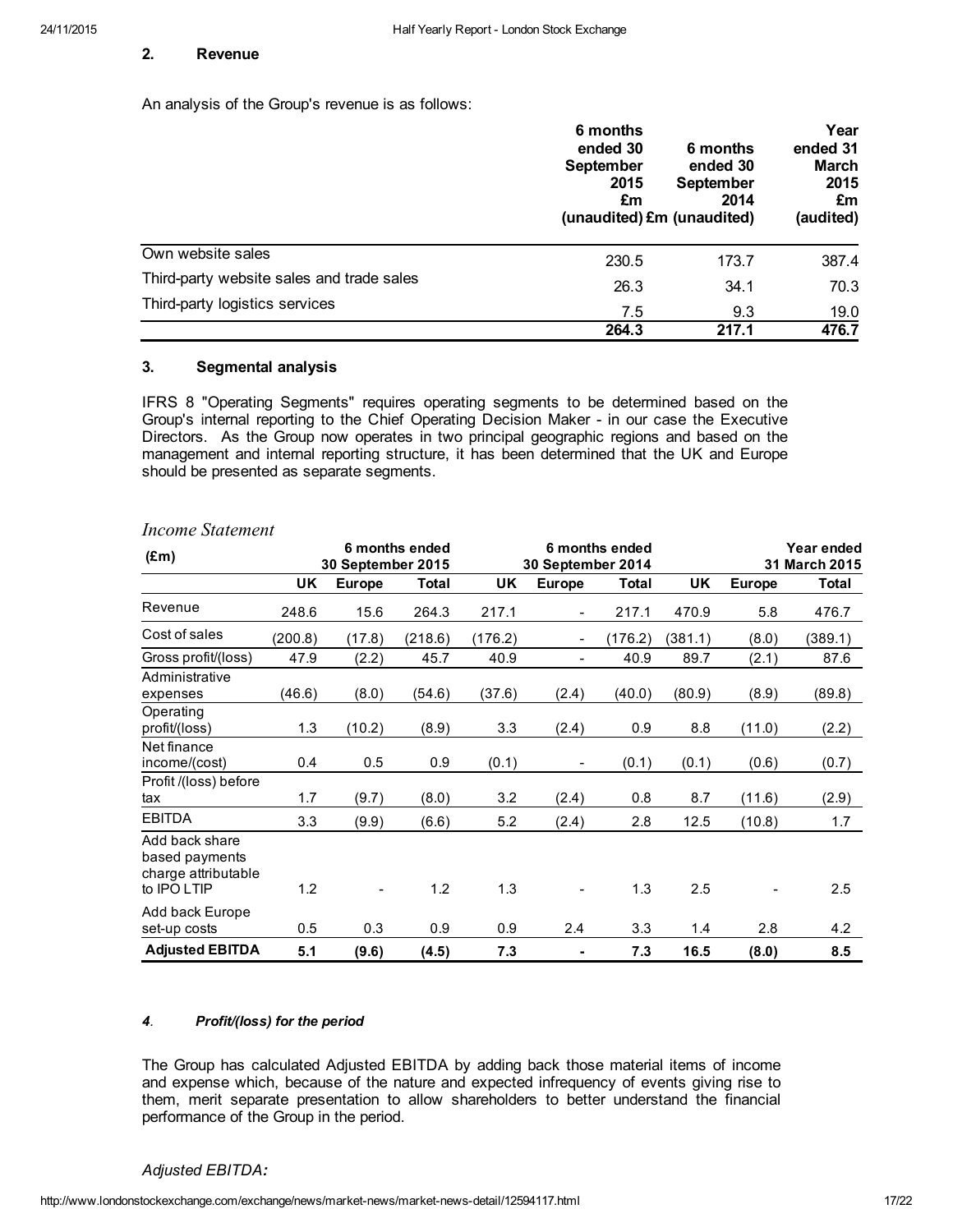| $(\text{Em})$           | 6 months ended<br>30 September 2015<br>(unaudited) |                          |       | 6 months ended<br>30 September 2014<br>(unaudited) |                          |       |      | Year ended<br>31 March 2015<br>(audited) |       |
|-------------------------|----------------------------------------------------|--------------------------|-------|----------------------------------------------------|--------------------------|-------|------|------------------------------------------|-------|
|                         | UK.                                                | <b>Europe</b>            | Total | UK l                                               | <b>Europe</b>            | Total | UK   | <b>Europe</b>                            | Total |
| Operating profit/(loss) | 1.3                                                | (10.2)                   | (8.9) | 3.3                                                | (2.4)                    | 0.9   | 8.8  | (11.0)                                   | (2.2) |
| Add: Depreciation       | 1.8                                                | 0.3                      | 2.1   | 1.7                                                | $\overline{\phantom{a}}$ | 1.7   | 3.6  | 0.1                                      | 3.7   |
| Add: Amortisation       | 0.2                                                | $\overline{\phantom{a}}$ | 0.2   | 0.1                                                | $\overline{\phantom{a}}$ | 0.1   | 0.2  | -                                        | 0.2   |
| <b>EBITDA</b>           | 3.3                                                | (9.9)                    | (6.6) | 5.2                                                | (2.4)                    | 2.8   | 12.5 | (10.8)                                   | 1.7   |
| Adjustments             |                                                    |                          |       |                                                    |                          |       |      |                                          |       |
| Europe set-up costs     | 0.5                                                | 0.3                      | 0.9   | 0.9                                                | 2.4                      | 3.3   | 1.4  | 2.8                                      | 4.2   |
| Share based payments    |                                                    |                          |       |                                                    |                          |       |      |                                          |       |
| charge                  | 1.2                                                | $\overline{\phantom{a}}$ | 1.2   | 1.3                                                | $\overline{\phantom{a}}$ | 1.3   | 2.5  | -                                        | 2.5   |
| <b>Adjusted EBITDA</b>  | 5.1                                                | (9.6)                    | (4.5) | 7.3                                                | $\overline{\phantom{a}}$ | 7.3   | 16.5 | (8.0)                                    | 8.5   |

## 5. Finance income

|                                        | 6 months ended<br>30 September | 6 months ended<br>30 September | Year ended<br>31 March |
|----------------------------------------|--------------------------------|--------------------------------|------------------------|
| $(\text{Em})$                          | 2015<br>(unaudited)            | 2014<br>(unaudited)            | 2015<br>(audited)      |
| <b>Bank interest</b>                   | 0.1                            | 0.2                            | 0.3                    |
| Foreign exchange gains on<br>financing | 0.5                            |                                |                        |
| Other finance income                   | 0.4                            |                                |                        |
| <b>Total</b>                           | 1.0                            | 0.2                            | 0.3                    |

Other finance income relates to the unwinding of the accrued income in relation to product production plans in excess of their previously recognised fair value. In line with IFRS13, the Group has made the decision to disclose finance income as above. During the six months ended September 2014 the comparable figure was £0.3m (March 2015: £0.6m). The directors do not consider the need for comparative columns to be restated given this is a non-material reclassification and has no impact on the Group's result for the comparative periods.

The Group uses Moody's Baa rate to fair value its non-current receivables. The rate during the period has increased to 5.34% from 5% at the end of the previous period.

## 6. Finance costs

| $(\text{Em})$                                   | 6 months ended<br>30 September<br>2015 | 6 months ended<br>30 September<br>2014 | Year ended<br>31 March<br>2015 |
|-------------------------------------------------|----------------------------------------|----------------------------------------|--------------------------------|
|                                                 | (unaudited)                            | (unaudited)                            | (audited)                      |
| Interest on borrowings                          |                                        | $\overline{\phantom{a}}$               | 0.2                            |
| Interest on obligations under<br>finance leases | 0.1                                    | 0.3                                    | 0.2                            |
| Foreign exchange losses on<br>financing         |                                        |                                        | 0.6                            |
| <b>Total</b>                                    | 0.1                                    | 0.3                                    | 1.0                            |

## 7. (Loss)/earnings per share

http://www.londonstockexchange.com/exchange/news/market-news/market-news-detail/12594117.html 18/22 The calculation of the basic and diluted (loss)/earnings per share is based on the following data: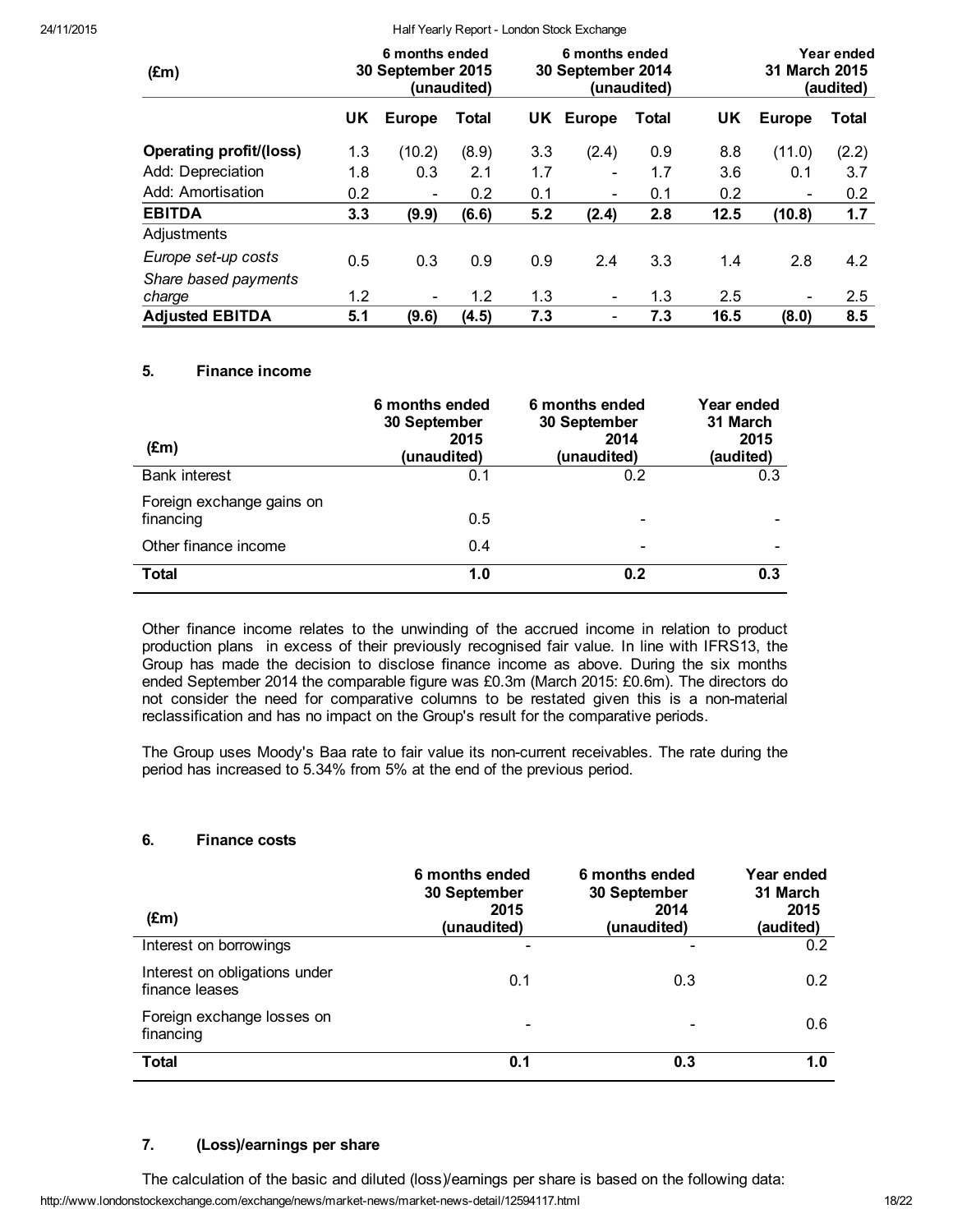|                                                                                                                                      | 6 months ended<br>30 September<br>2015<br>(unaudited) | 6 months ended<br>30 September<br>2014<br>(unaudited) | Year ended<br>31 March<br>2015<br>(audited) |
|--------------------------------------------------------------------------------------------------------------------------------------|-------------------------------------------------------|-------------------------------------------------------|---------------------------------------------|
| (Loss)/profit (£m)                                                                                                                   |                                                       |                                                       |                                             |
| (Loss)/profit for the purposes of basic<br>and diluted (loss)/earnings per share<br>being (loss)/profit for the period               | (6.7)                                                 | 0.5                                                   | (2.5)                                       |
|                                                                                                                                      |                                                       |                                                       |                                             |
| Number of shares<br>Weighted average number of ordinary<br>shares for the purposes of basic and<br>diluted (loss)/earnings per share | 421.052.631                                           | 421.052.631                                           | 421.052.631                                 |
| (Loss)/profit per share<br>(pence)                                                                                                   |                                                       |                                                       |                                             |
| Basic and diluted (loss)/earnings per                                                                                                |                                                       |                                                       |                                             |
| share (in pence per share)                                                                                                           | (1.58)                                                | 0.12                                                  | (0.60)                                      |

## 8. Dividends

No dividend has been declared for the 6 months ended 30 September 2015 (2014:£nil) in line with the Group's stated policy.

## 9. Taxation

The tax credit for the period has been provided at the effective rate of 16.8% (2014: 36.7%) representing the best estimate of the average annual effective tax rate expected for the full year applied to the pre-tax loss for the six month period.

Based on current business forecasts management expect that the deferred tax asset will be recovered in full.

## 10. Financial instruments

There have been no changes to the fair value methodology and categorisation for financial assets and liabilities since the year-end.

Additionally, no transfers have taken place between the fair value hierarchy levels since the vear-end.

The Group continues to hold the following level 3 financial assets designated at fair value through profit and loss:

| $(\text{Em})$  | 6 months ended | 6 months ended | Year ended |
|----------------|----------------|----------------|------------|
|                | 30 September   | 30 September   | 31 March   |
|                | 2015           | 2014           | 2015       |
|                | (unaudited)    | (unaudited)    | (audited)  |
| Accrued income | 32.3           | 21.2           | 26.1       |

### 11. Post balance sheet events

On 6 November 2015, the Group subscribed for 60% of the enlarged issued share capital of The Recycling Group Limited ('TRG') for a consideration of £3. The Group has an option to acquire the remaining 40% of TRG in tranches over a period of 5 years. As part of this acquisition, £1.3m of loans and an overdraft of £0.06m have been repaid. The Group will provide full IFRS 3 'Business Combinations' disclosures in the Group's Annual Report & Accounts for the period ending 31 March 2016.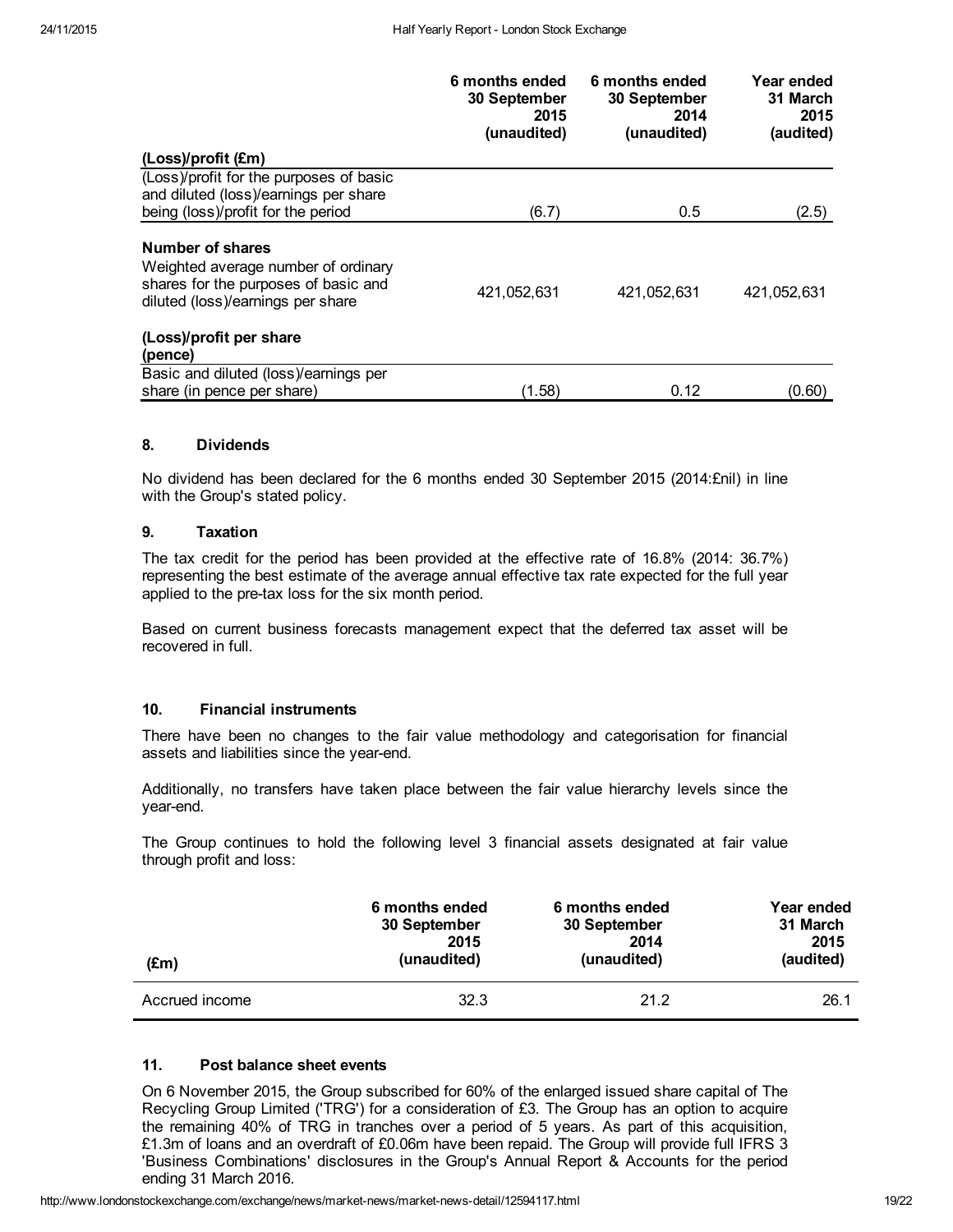## 12. Principal risks and uncertainties

There are a number of potential risks and uncertainties which could have a material impact on the Company's performance over the remaining six months of the financial year and could cause actual results to differ materially from expected and historical results. The directors do not consider that the principal risks and uncertainties have changed since the publication of the Annual Report for the year ended 31 March 2015. These risks are summarised below, and how the Company seeks to mitigate these risks is set out on pages 40, 41 and 54 of the Annual Report and Accounts 2015 which can be found at [www.AO.com/corporate.](http://www.ao.com/corporate)

A summary of the nature of the risks currently faced by the Group is as follows:

- Risks relating to the effective operation of the business including the dependence on a single national distribution centre, the interdependence of our IT systems, the failure of technology or data loss and our search engine strategy;
- Risks relating to the acceptance of our customer proposition including failure of our brand, websites and offering to receive wide acceptance, loss of third party clients and that European expansion is unsuccessful;
- Risks relating to people, such as failure to maintain the culture and to recruit and retain AO appropriate staff, dependence on executive directors and relationships with key suppliers;
- Risks relating to regulatory changes, such as changes to or introduction of new requirements;
- Risks relating to changes in the macro-economic environment such as changes in consumer demand; and
- Risks relating to revenue recognition, debtor recoverability and legal risk in respect of product protection plans.

## RESPONSIBILITY STATEMENT

We confirm that to the best of our knowledge:

- The condensed set of financial statements has been prepared in accordance with IAS 34 'Interim Financial Reporting'.
- The interim management report includes a fair review of the information required by DTR 4.2.7R (indication of important events during the first six months and description of principal risks and uncertainties for the remaining six months of the year).
- The interim management report includes a fair review of the information required by DTR 4.2.8R (disclosure of related parties transactions and changes therein).

This responsibility statement was approved by the Board on 23 November 2015 and is signed on its behalf by:

| <b>John Roberts</b> |
|---------------------|
| CEO                 |
| 24 November 2015    |

Steve Caunce COO

Mark Higgins CFO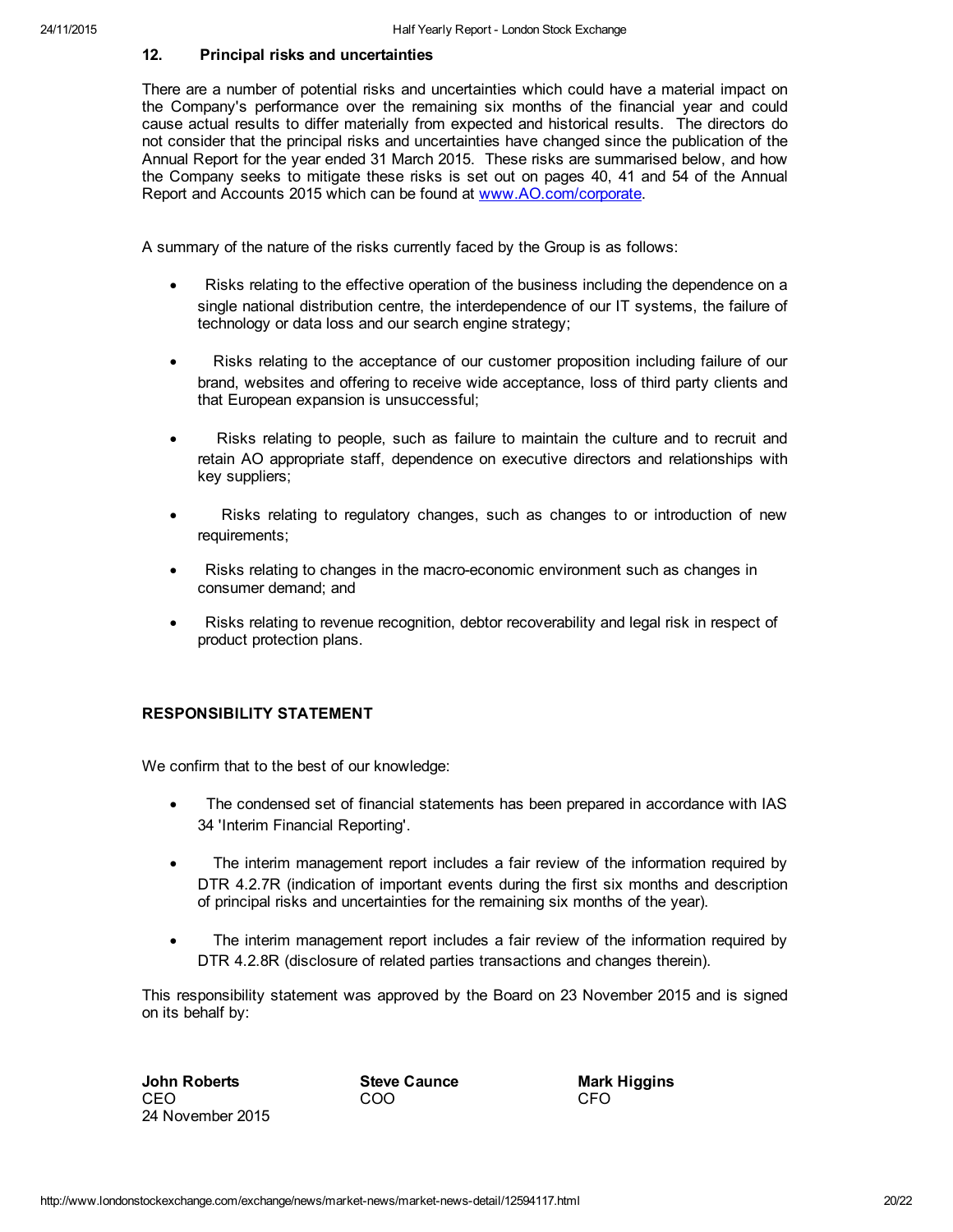## INDEPENDENT REVIEW REPORT TO AO WORLD PLC

We have been engaged by the Company to review the condensed set of financial statements in the half-yearly financial report for the six months ended 30 September 2015 which comprises the condensed consolidated income statement, the condensed consolidated statement of comprehensive income, the condensed consolidated statement of financial position, the condensed consolidated statement of changes in equity, the condensed consolidated statement of cash flows and related Notes 1 to 12. We have read the other information contained in the half-yearly financial report and considered whether it contains any apparent misstatements or material inconsistencies with the information in the condensed set of financial statements.

This report is made solely to the Company in accordance with International Standard on Review Engagements (UK and Ireland) 2410 "Review of Interim Financial Information Performed by the Independent Auditor of the Entity" issued by the Auditing Practices Board. Our work has been undertaken so that we might state to the Company those matters we are required to state to it in an independent review report and for no other purpose. To the fullest extent permitted by law, we do not accept or assume to anyone other than the Company, for our review work, for this report, or for the conclusions we have formed.

### Directors' responsibilities

The half-yearly financial report is the responsibility of, and has been approved by, the directors. The directors are responsible for preparing the half-yearly financial report in accordance with the Disclosure and Transparency Rules of the United Kingdom's Financial Conduct Authority.

As disclosed in Note 1, the annual financial statements of the Group are prepared in accordance with IFRSs as adopted by the European Union. The condensed set of financial statements included in this half-yearly financial report has been prepared in accordance with International Accounting Standard 34, "Interim Financial Reporting," as adopted by the European Union.

### Our responsibility

Our responsibility is to express to the Company a conclusion on the condensed set of financial statements in the half-yearly financial report based on our review.

### Scope of review

We conducted our review in accordance with International Standard on Review Engagements (UK and Ireland) 2410 "Review of Interim Financial Information Performed by the Independent Auditor of the Entity" issued by the Auditing Practices Board for use in the United Kingdom. A review of interim financial information consists of making inquiries, primarily of persons responsible for financial and accounting matters, and applying analytical and other review procedures. A review is substantially less in scope than an audit conducted in accordance with International Standards on Auditing (UK and Ireland) and consequently does not enable us to obtain assurance that we would become aware of all significant matters that might be identified in an audit. Accordingly, we do not express an audit opinion.

### Conclusion

Based on our review, nothing has come to our attention that causes us to believe that the condensed set of financial statements in the half-yearly financial report for the six months ended 30 September 2015 is not prepared, in all material respects, in accordance with International Accounting Standard 34 as adopted by the European Union and the Disclosure and Transparency Rules of the United Kingdom's Financial Conduct Authority.

## Deloitte LLP

Chartered Accountants and Statutory Auditor

Manchester, United Kingdom

24 November 2015